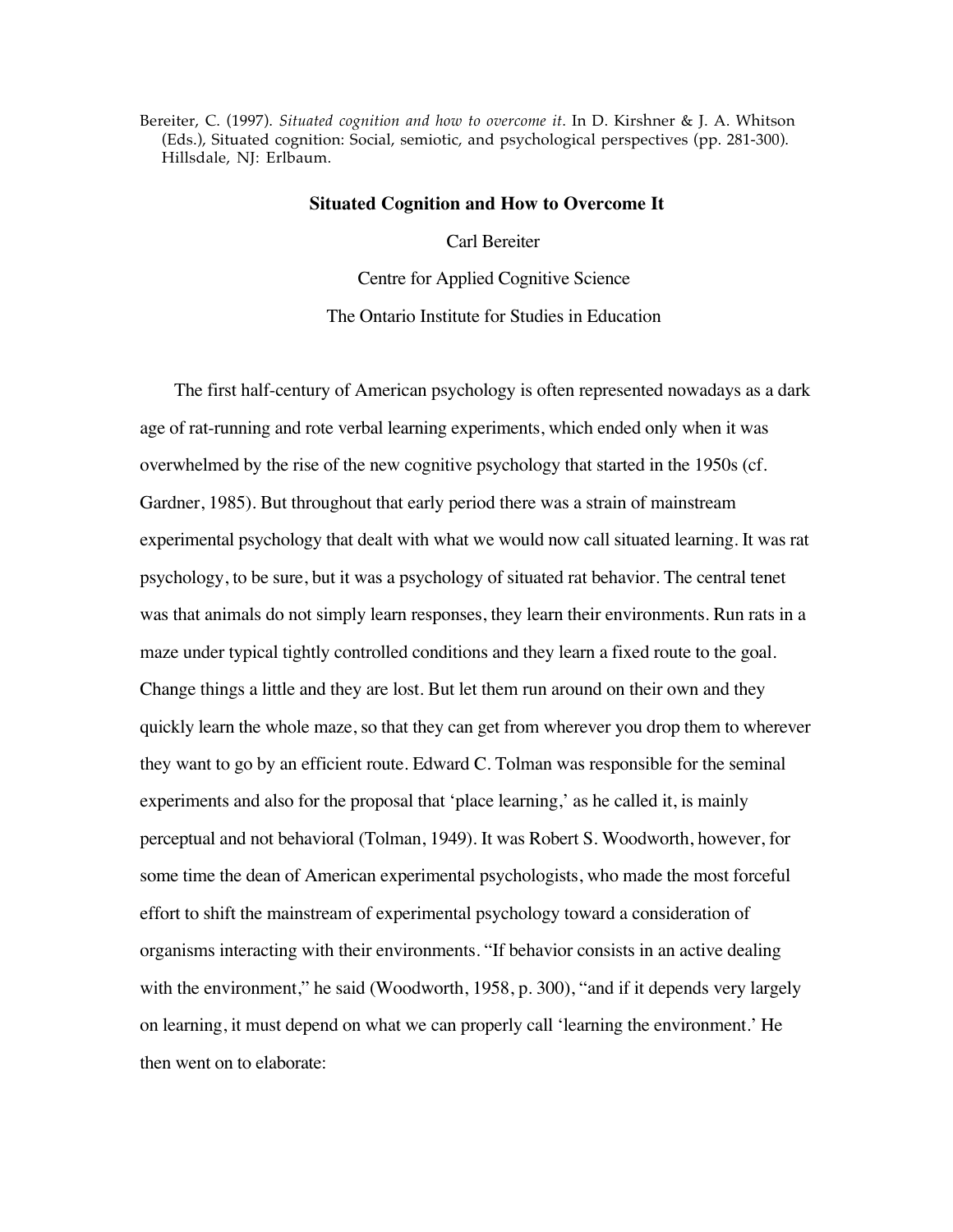If we said, "learning about the environment," we should imply the sort of information that can be picked in conversation and reading. What we mean is a direct acquaintance with persons, places, and things—the kind of learning that occurs when we see a person, hear him talk, watch him act, and participate with him in social activity.... (Woodworth, 1958, p. 300)

I would like to credit Woodworth with having arrived at the basic idea of situated cognition by the unlikely route of animal experimental psychology. Despite his eminence, his 1958 book seems to have been largely ignored. Interesting observations, but they don't lead anywhere theoretically—that was the opinion expressed by professors of mine at the time. Woodworth was a couple of decades too early. His ideas would find a ready reception now.

Woodworth and his environment-learning rats are of more than historical interest, however. Contemporary ideas about situated cognition, having come to us from anthropology, are heavily loaded with human cultural concerns. They are connected with Vygotsky and his belief in the social origins of cognitive structures. As several of the chapters in this volume indicate, situated cognition has also gotten itself connected with feminism and educational radicalism. We tend to forget that animal cognition is situated as well.

In order to consider such an idea as 'overcoming' situated cognition, it is important to appreciate that, no matter how deeply enmeshed in culture human cognition may have become, its situatedness has a biological basis. Rat cognition is situated in a world of mazelike tunnels formed by the framing of building walls and floors. Learning such environments is what rat learning is geared to. Rat intelligence involves 'leveraging off' the structural properties of such environments for purposes of escape, gaining entry, food gathering, and so on. Of course, rat cognition is situated in a world that also contains other rats—but it is a stretch to say that it originates on a social plane. Our brain, like the rat's, evolved as an adaptation to our environment. The environment, of course, changes, and many of the most striking changes have been brought about through our own doing. But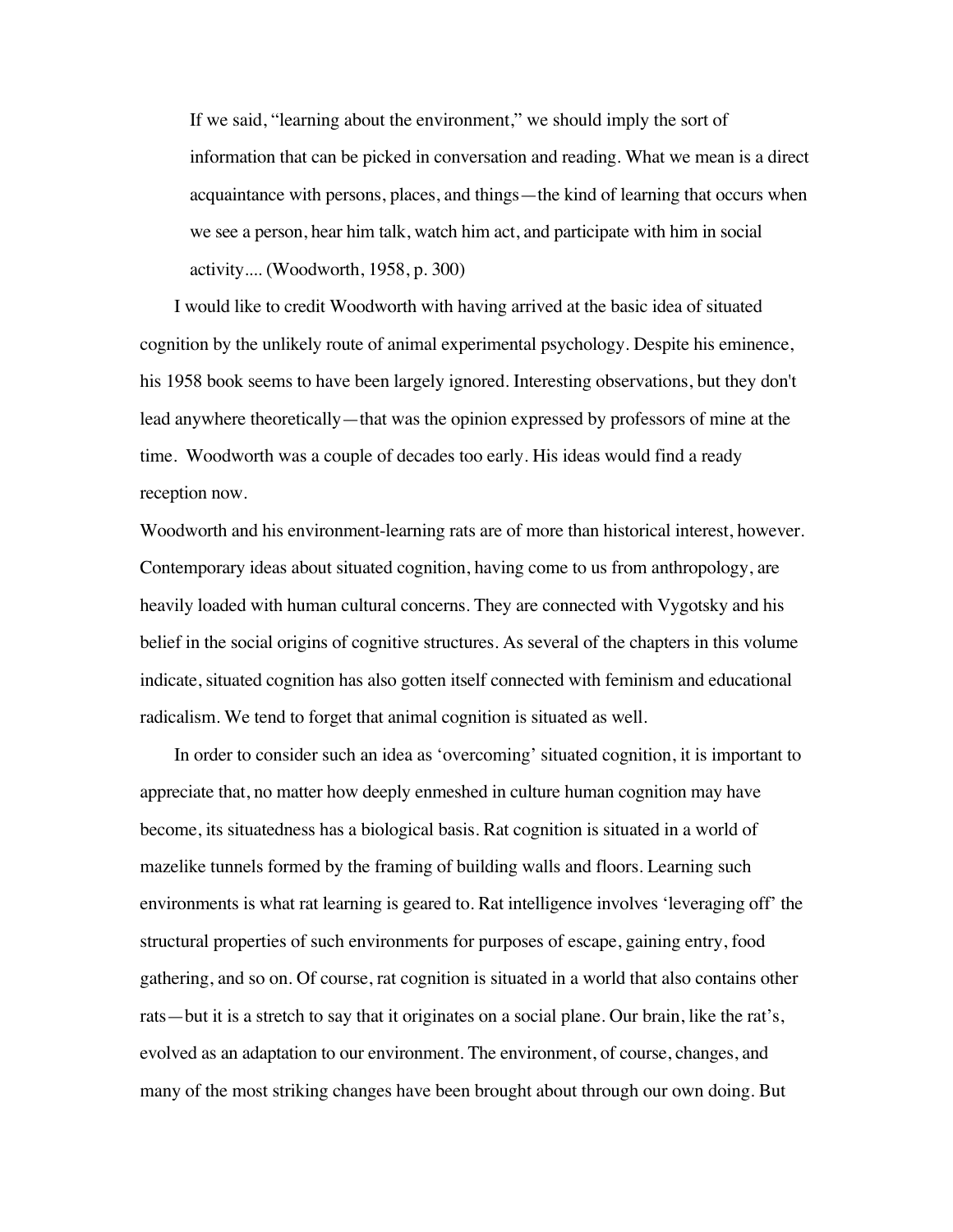those changes have occurred too recently to have had much effect on our own evolution, which for most of its period took place in a world little affected by our presence.

# **Outgrowing Animal Cognition**

Thus, we do not come by situated cognition through a cultural or learning process. Our brains evolved to deal with situations in which we find ourselves. We have, however, managed to transcend our animal heritage in certain ways, and in this chapter I argue for the value of viewing these as ways of overcoming the situatedness of cognition. Like other adventures in 'overcoming' nature, overcoming the situatedness of cognition has risks as well benefits and is, in a fundamental sense, illusory. But identifying the risks and benefits and separating illusion from reality is part of the program I am advocating here.

The most obvious way in which we humans transcend our animal heritage is through transforming physical environments and creating new social structures and practices along with them. The second way is through acquiring expertise, which enables us to function in a novel environment much as if we had evolved within it (Bereiter & Scardamalia, 1993).

Environmental transformation and expertise are to be found in every society; but there is a third way of transcending biological givens that is much less common and that represents a far more radical departure from the kinds of cognitive adaptations we share with other species. This is the kind of departure most dramatically exemplified by science. It amounts to creating a world of immaterial knowledge objects and acquiring expertise in working with them. Although these knowledge objects may refer to spatially and temporally located situations, they are not bound to those situations. Thus, this third way represents a stronger sense in which humans may be said to overcome the situatedness of cognition. The third way, furthermore, greatly extends the other two. A modern city is a physical environment within which human beings have developed many new forms of practice and expertise, but this environment could not exist were it not for centuries of development of abstract knowledge now put to use in the construction of tall buildings, electrical power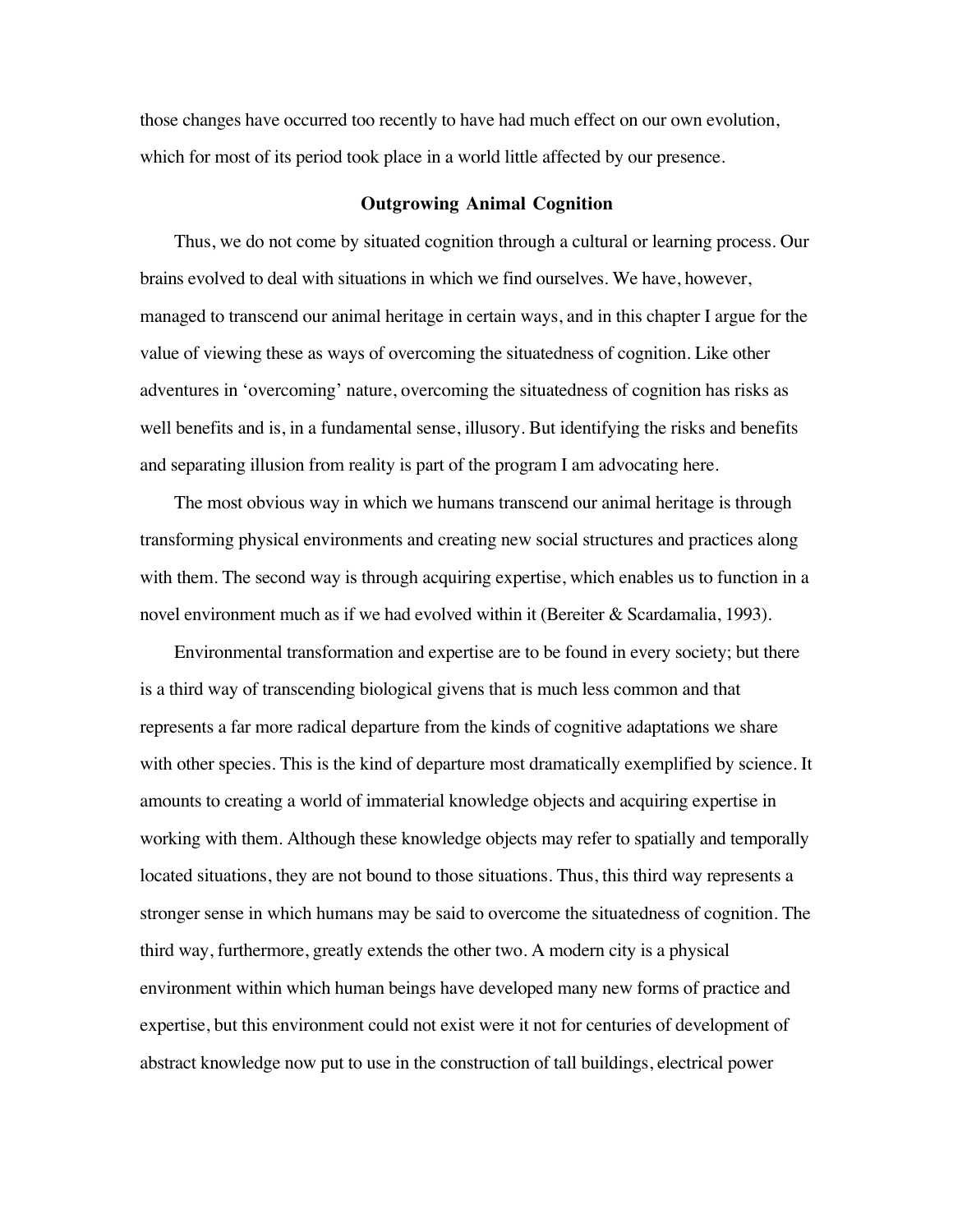grids, heating and air-conditioning systems, and the countless other technological underpinnings of a modern city.

These three kinds of advances beyond animal cognition map nicely on to Karl Popper's metaphoric schema of three worlds—World 1 being the material world of inanimate and animate things (including human beings), World 2 the subjective world of individual mental life, and World 3 the world of immaterial knowledge objects (Popper, 1972). Lacking other handy labels, I will use Popper's terms, without implying a necessary commitment to other aspects of Popper's epistemology.

Situated cognition researchers have contributed substantially to our understanding of the relations between Worlds 1 and 2, arguing that these are much more directly and intimately connected than previous cognitive theories had supposed. But they have not done the same for World 3. Instead of according knowledge existential status in its own right, as epistemologists have traditionally done, they have tried to account for it in terms of (a) the practices of particular groups, such as scientists or mathematicians; (b) concrete embodiments of knowledge, such as books and instruments; and, occasionally, (c) as content in individual minds—as mental models, for instance (Greeno, 1994).

Although these are important aspects of knowledge, they seem to me to miss the core. That core is represented in the metaphor of World 3—a world, wholly created by the human intellect, which enables us, for better or worse, to escape the situational embeddedness of cognition. Without that core, formal education becomes meaningless (as, indeed, some advocates of situated cognition seem to believe it is). Again, for better or worse, formal education is our individual escape route from the confines of situated cognition.

## **Can There Be Nonsituated Cognition?**

James G. Greeno, a leading exponent of situated cognition, has expressed dissatisfaction with the term. It seems to refer to a type of cognition and thus to imply that there also exists a type of cognition that is not situated (Greeno, 1994). Situativity theorists (to use Greeno's suggested replacement term) deny this: All cognition is situated and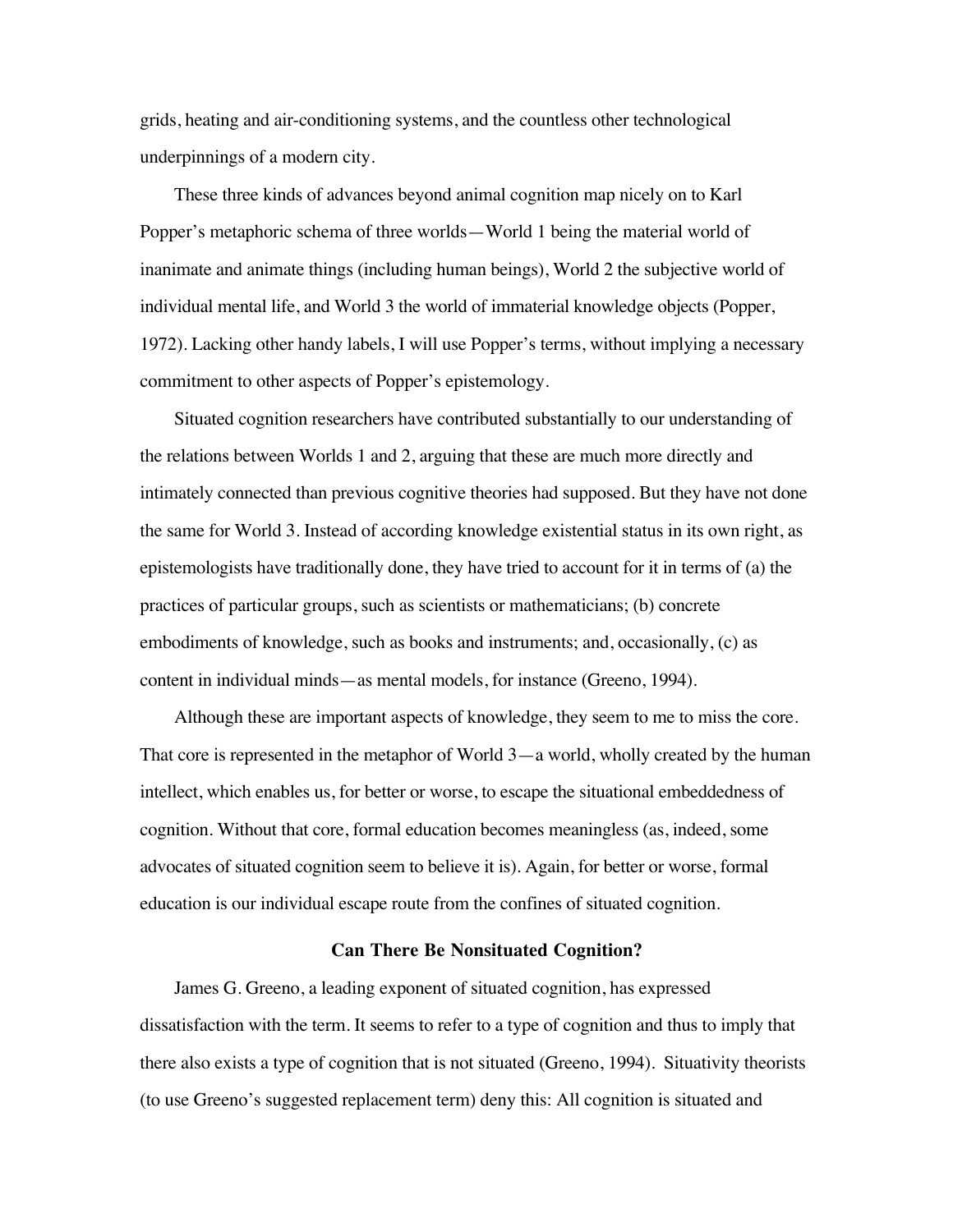couldn't be any other way. If we accept this premise, then the title of this chapter, "Situated Cognition and How to Overcome It," is an oxymoron.

But, in fact, there is nonsituated cognition, and situativity theorists have devoted a lot of effort to criticizing it. The catch is that nonsituated cognition is not found in nature (at least not in nature as it is known to earthlings), it is found only in machines. Most of artificial intelligence has been constructed according to a model radically at variance with the kind suggested by situativity theory. In situated cognition, people (or other agents) carry on activity in the world, adapted to the constraints and affordances of the environment. Cognition is the individual or collective process by which people negotiate these constraints and affordances, according to their individual or collective purposes. Machine intelligence of the classic AI variety is not like that. Cognition is an entirely internal process of symbol manipulation (Vera & Simon, 1993). Interaction with the outside world is done by means of transducers that translate inputs from sensors into symbols that the machine can manipulate or that translate symbols into actions. Thus, a robot controlled by AI of this kind will contain a plan—for getting from point A to point B, let us say—which controls how data from its visual sensors are translated into symbols that its program can then convert into instructions to its servomechanisms so that the plan is executed through physical movement. The robot may also contain a program for revising the plan, in case of mishap. One very important line of argument in favor of situated cognition comes from roboticists, who find that this kind of robot cognition does not work very well (Beer, 1991 ). It is too slow and crude and prone to catastrophic failure. But these kinds of criticisms acknowledge that there is such a thing as nonsituated cognition, making the case that it is not a very good kind of cognition for getting around in the world.

The existence of nonsituated cognition, albeit artificially created, is, I believe, profoundly important for understanding human cognition and its situatedness. For one thing, it allows us to talk about advantages and disadvantages of situated cognition, which would make no sense if there were nothing to compare situated cognition to. It also affords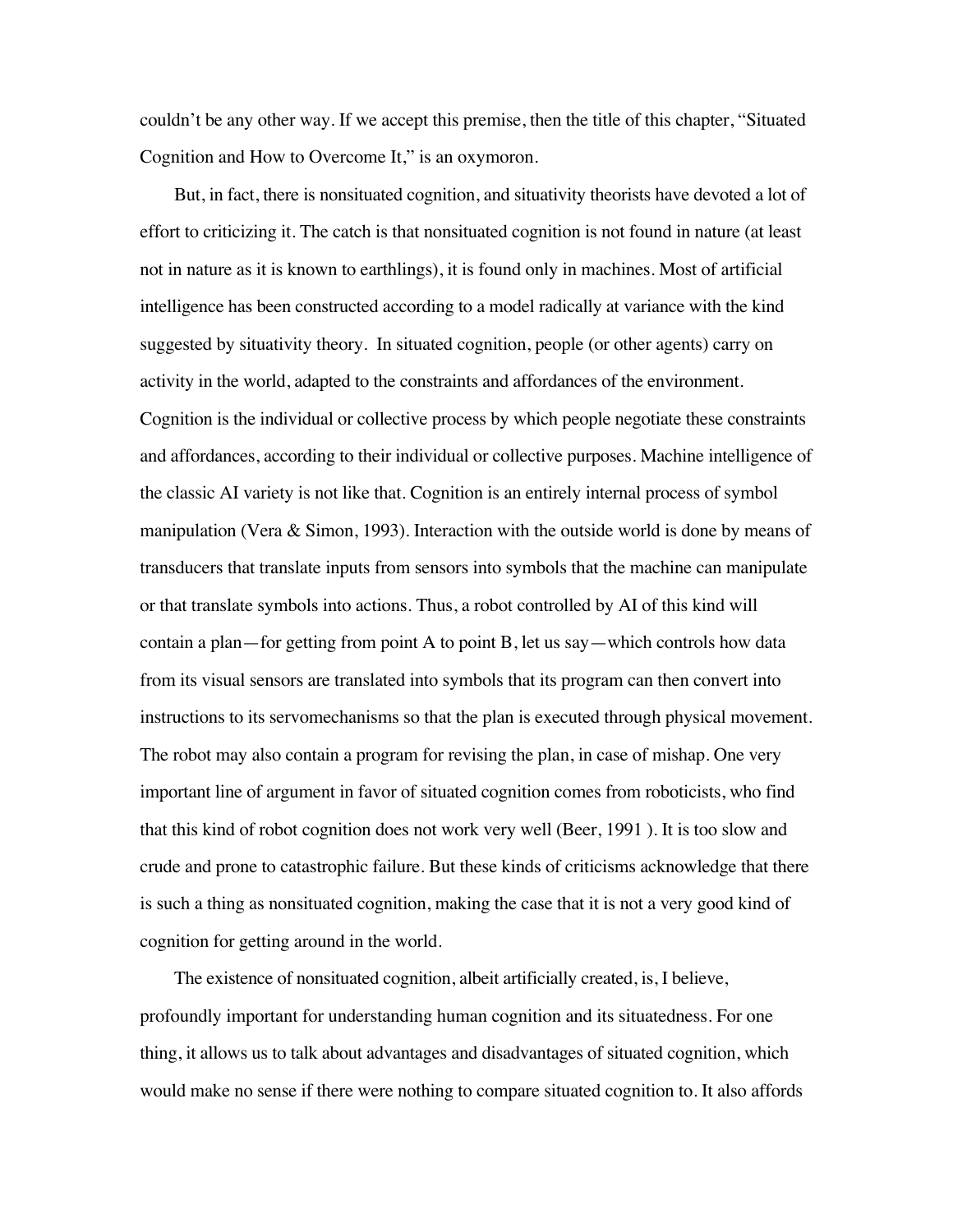the possibility of identifying degrees of situatedness. With such possibilities in view, it is no longer absurd to talk about 'overcoming' situated cognition. The questions are, why would anyone want to and how could it be done?

## **Advantages and Disadvantages of Situated Cognition**

If we take rule-based  $AI<sup>1</sup>$  as exemplifying nonsituated cognition, then looking at what it does well and poorly (compared to human beings) may offer us insights into the advantages and disadvantages of situated cognition. Using rule-based programs, computers are much better than we are at carrying out long chains of reasoning and at exhaustively searching memory (Anderson, 1985). Thus, they excel at chess. The best programs, which can beat all but a few human experts, succeed by reasoning farther ahead and along more paths than their human opponents (Charness, 1991). We are abysmally bad at searching memory in a listwise fashion. Try naming the 50 United States—or some other familiar set of about that size, if the states are not familiar enough. Almost everyone misses one or two and has a terrible time finding the missing ones, whereas computers have no trouble with this sort of task.

What we do remarkably well in comparison to rule-based AI is recognize patterns—for instance, recognizing a face from the past, even though it has aged 20 years since last we saw it. Computers, by contrast, have trouble identifying letters of the alphabet under the normal variations of handwriting and typography, a task many preschool children can handle easily. Another relative strength of human cognition is associative retrieval—for instance, reading a research report and being reminded of a related finding from a decade past, on a slightly different topic. This is a chancy business for us, but rule-based AI cannot do it at all unless the stored items have been appropriately indexed beforehand (Schank, Collins, & Hunter, 1986). Pattern recognition and associative retrieval seem to be the means

 $\overline{a}$ 1 The qualifier, 'rule-based,' is necessary because there has lately emerged a different kind of AI, connectionism (1989), which functions much more like situated cognition. Throughout this chapter, however, when I refer to AI I always mean the rule-based kind, whether the qualifier is attached or not.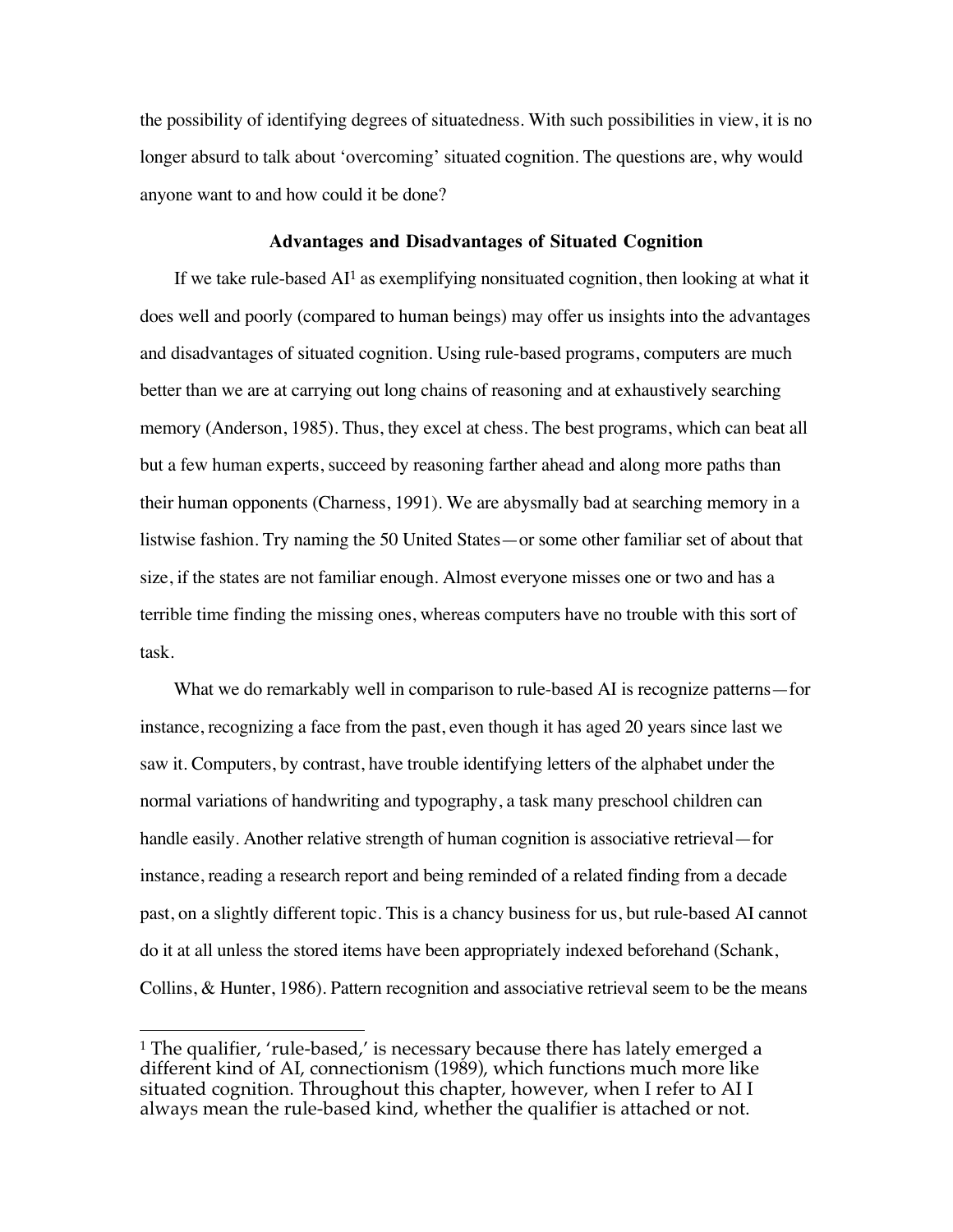by which we grasp analogies and metaphors, and this gives us a great imaginative edge over the literal-minded machine (Margolis, 1987).

The relative strengths of computer and human cognition directly reflect differences between nonsituated and situated cognition. Rule-based AI works very well when all the necessary information can be explicitly represented and indexed, as is the case with a game of chess or a gazeteer. The rule-based system can then go to work on its stored information and produce a result appropriate to the part of the real situation of which it contains a representation; e.g., it can compute a move appropriate to a real chess game. When all the necessary information is coded into rules or propositions, formal logic comes to the fore as a powerful tool for arriving at decisions, and logical operations are what computers excel at. The trouble is that the great bulk of real-world situations cannot be represented in this way. Chess games can, but as simple a game as tag cannot. This is because chess has a set of rules that allow all the possible moves to be computed, whereas the possibilities inherent in a dozen kids running around on a playground are for practical purposes limitless. Representations are necessarily abstractions. Abstractions based on Newton's laws work for physical situations involving a small number of inanimate objects, but when objects have minds of their own and can twist and dodge the way agile children can, such abstract representations become relatively useless. It is not that Newton's laws cease to hold, of course; it is just that the variables are too numerous and are impractical to measure and compute.

A tag-playing robot would need a different kind of mind from the one rule-based AI would give it. Instead of a mind that works on internal representations of the playground and the participants, it would need a mind more directly attuned to the physical and social environment, responding quickly to opportunities for tagging, switching from one pursuit to another the instant that a more promising target presented itself. In short, it would need situated cognition.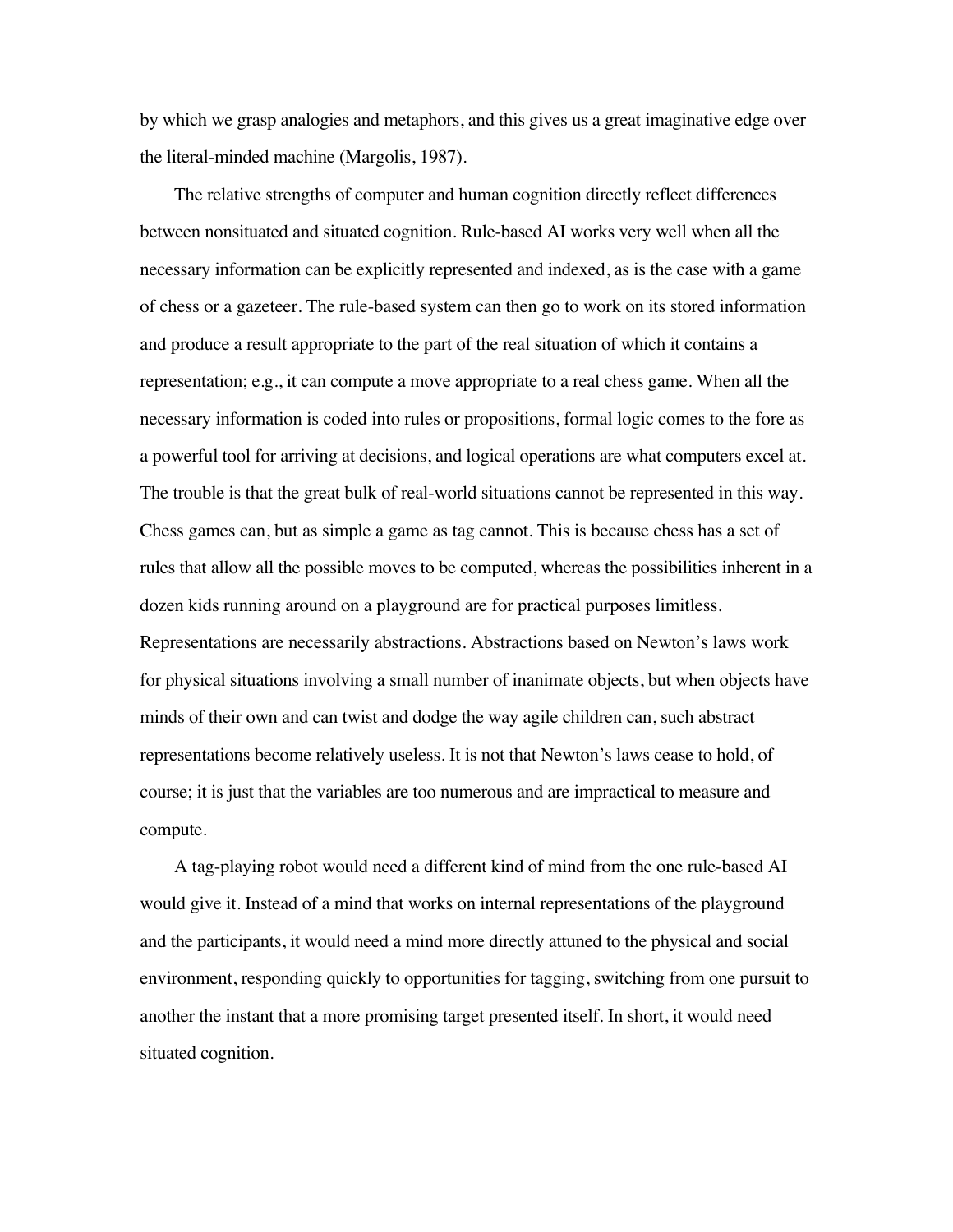At this point, my account sounds like much of what appears in the situated cognition literature. The situated actions of just plain folks come off as flexible, adaptive, and elegant—in a word, intelligent—whereas action based on formal procedures and principles comes off as brittle, plodding, insensitive to nuance—in a word, stupid. It is time, therefore, to look at the other side. Although nonsituated cognition may not be very good for guiding a robot in a game of tag, it has proved capable of guiding a space vehicle to Mars. Surely there is a lesson for us in that.

#### **The Problem of Transfer**

The main weakness of situated cognition is, it seems, precisely its situatedness. In traditional language, the limitations of situatedness are referred to as problems of transfer. What we learn in one situation we often fail to apply in another. Situativity theory helps us to understand why this is so. The progress of situated learning consists of increasingly fine attunement to the constraints and affordances of the particular situation. Thus, as learning proceeds it tends to become less and less generalizable to other situations. In your first job as a store clerk, you will begin by learning many things that are applicable to store clerking in general—how to address customers, ring up sales, bag purchases, watch for shoplifters, and so on. But as the weeks go on, your skills will become more and more specific to the particular store and its merchandize, clientele, management, physical layout, staff, and so on.

Advanced stages of situated learning may, in fact, begin to yield negative transfer, as habits are acquired that will need to be overcome in a new situation. There is a deeper problem of transfer, however. Elsewhere I have tried to show that what mainly fails to transfer is learned intelligent behavior (Bereiter, 1995). The course of situated learning typically has the aspect of a progression from being inept and prone to stupid mistakes to being competent and smart. Although important parts of what is learned in one situation may transfer to a new one, the part that does not transfer is likely to include the being smart. Again, this makes sense in light of situativity theory, for being smart just means becoming so nicely attuned to specific constraints and affordances of a situation that you can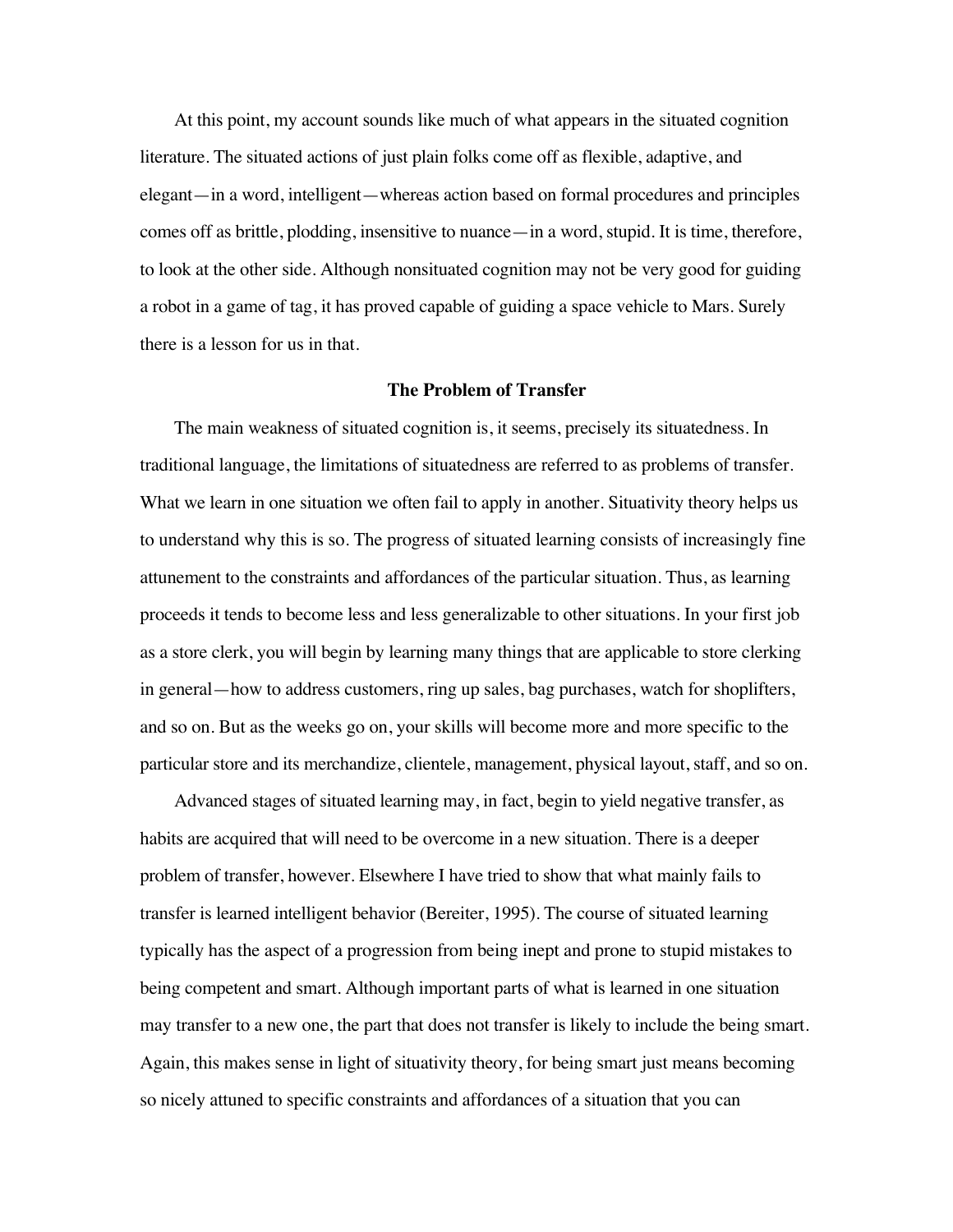effortlessly cope with whatever problems arise.2 In a new situation, you are liable to have to start over being stupid.

If, categorically, learned intelligent behavior is not transferrable from old situations to new, this has grave implications for education, if not for humankind in general, what with the accelerating pace of change. But there we have an irony worth pondering. The 'accelerating pace of change' is increasingly driven by technological innovations, virtually every one of which is an instance of transfer of intelligent behavior from one situation to another. I do not want to make space travel out to be the highest achievement of human intelligence, but it is surely our most colossal example of transfer of learning. No amount of situated cognition or 'legitimate peripheral participation' would get people to the moon and back.3 It took something more to produce that kind of transfer, and we must try to pin down what that is. Failing in that, we may face a future in which a small number of people have caught on to some secret of transferrable learning and thus are able to keep creating and adapting to new situations, while the rest of us find it increasingly difficult to cope.

Greeno, Smith, and Moore (1993) have offered a situated account of transfer, attributing it to constraints or affordances that are common across situations. This account differs from older, nonsituated accounts, in that constraints and affordances are not characteristics of either the environment or of the person, considered separately, but of the relationship between person and environment. Thus, transfer is a matter of the same kind of relationship coming into play in different situations. I think that is a valuable conceptual advance on this timeworn problem, but I also believe that it raises issues that can only be dealt with by introducing ideas of nonsituated cognition.

 $\overline{a}$ 

<sup>2</sup> This is how Dreyfus and Dreyfus (1986) characterize expertise—a characterization that we criticize as failing to distinguish experts from experienced nonexperts (Bereiter & Scardamalia, 1993).

 $3$  This is not to deny that situated learning played a part. Astronauts did, after all, do part of their training near Sudbury, Ontario, where years of mineral extraction had produced a terrain closely approximating what was expected to be found on the moon.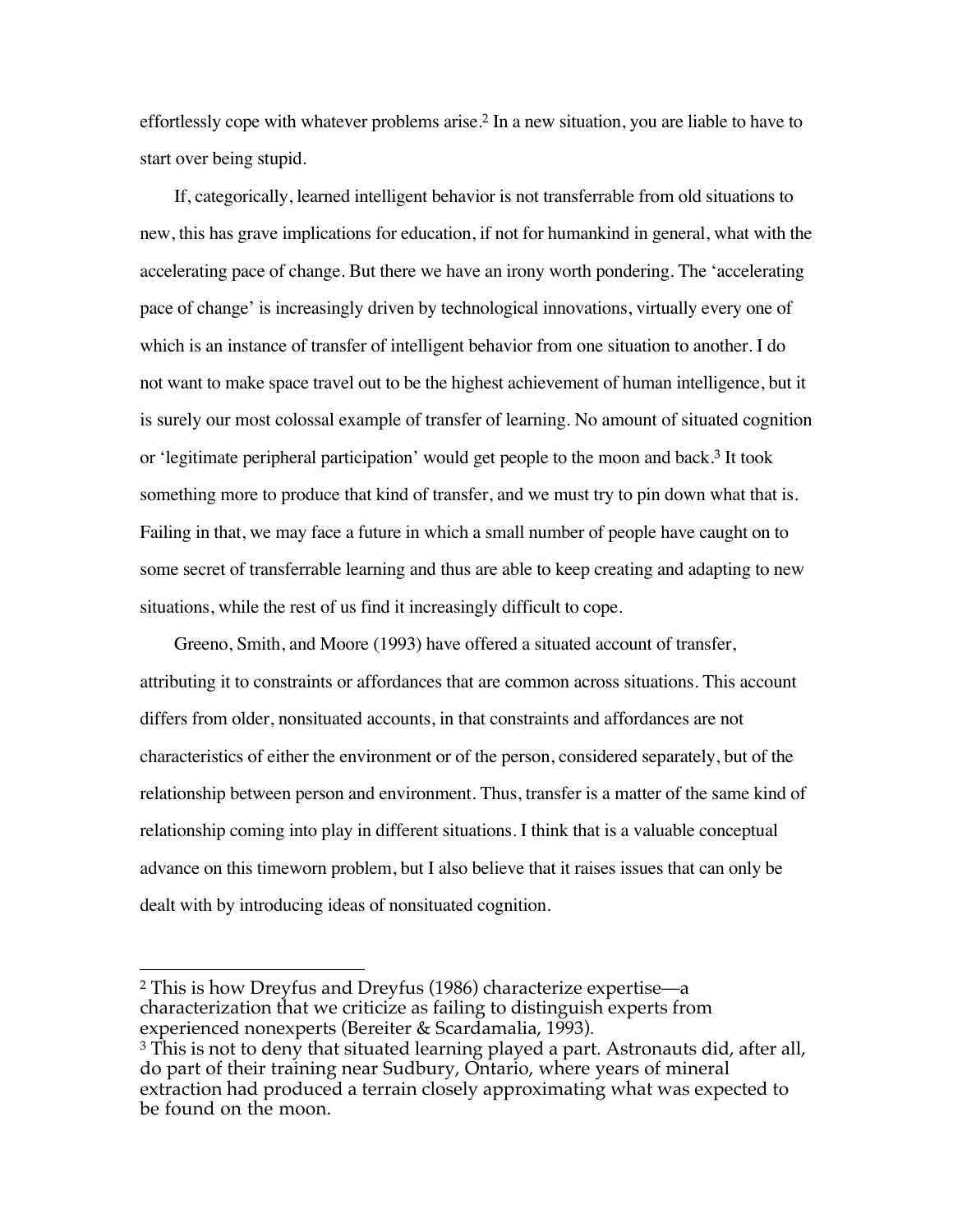To constitute an interesting case of transfer, the constraints and affordances of two situations must appear different on the surface. In one of the classic transfer problems, people learn a clever way of beaming x-rays at a tumor and then are given the opportunity to apply this knowledge to figuring out a clever way for Crusaders to attack a castle. Without prompting, people seldom exhibit transfer; but if told that the solution to the first problem should suggest a solution to the second, more people will make the connection. Thus, transfer in such cases is anything but automatic. People have to be looking for a relationship. And what kind of relationship is it? The word that comes to mind is 'abstract.' It is a relationship based on formal, structural, or logical correspondences. In the tumor and castle example, the abstract idea is focus—things following converging paths to produce maximum effect where they meet.4 To discover such abstract relationships, however, one has to carry out something quite different from ordinary situated action. One has to create symbolic representations of situations and carry out operations on those symbols. In other words, one has to act more like a computer and less like a creature of nature.

#### **Learning Beyond What the Situation Calls For**

Flora and Dora are both 'A' students in Algebra I. The next year they take Algebra II. Flora again aces the course, while Dora finds herself at a loss and just manages to scrape by with the 'C minus' awarded to students who try hard but don't get it. Here we have an apparent case of the same learning transferring for one person but not for another. Few mathematics educators would buy that interpretation, however. They would conjecture that Flora and Dora learned quite different things in Algebra I. What Flora learned evidently provided a good basis for Algebra II, whereas what Dora learned did not. So it is not that something failed to transfer for Dora, it is that she failed to learn what was transferrable. How are we to account for these different learnings, and how do they relate to situated cognition?

 $\overline{a}$ 

<sup>&</sup>lt;sup>4</sup> Thus, converging x-rays destroy the tumor but have less effect on the surrounding tissue; converging tunnels enable large numbers of troops to reach the castle simultaneously.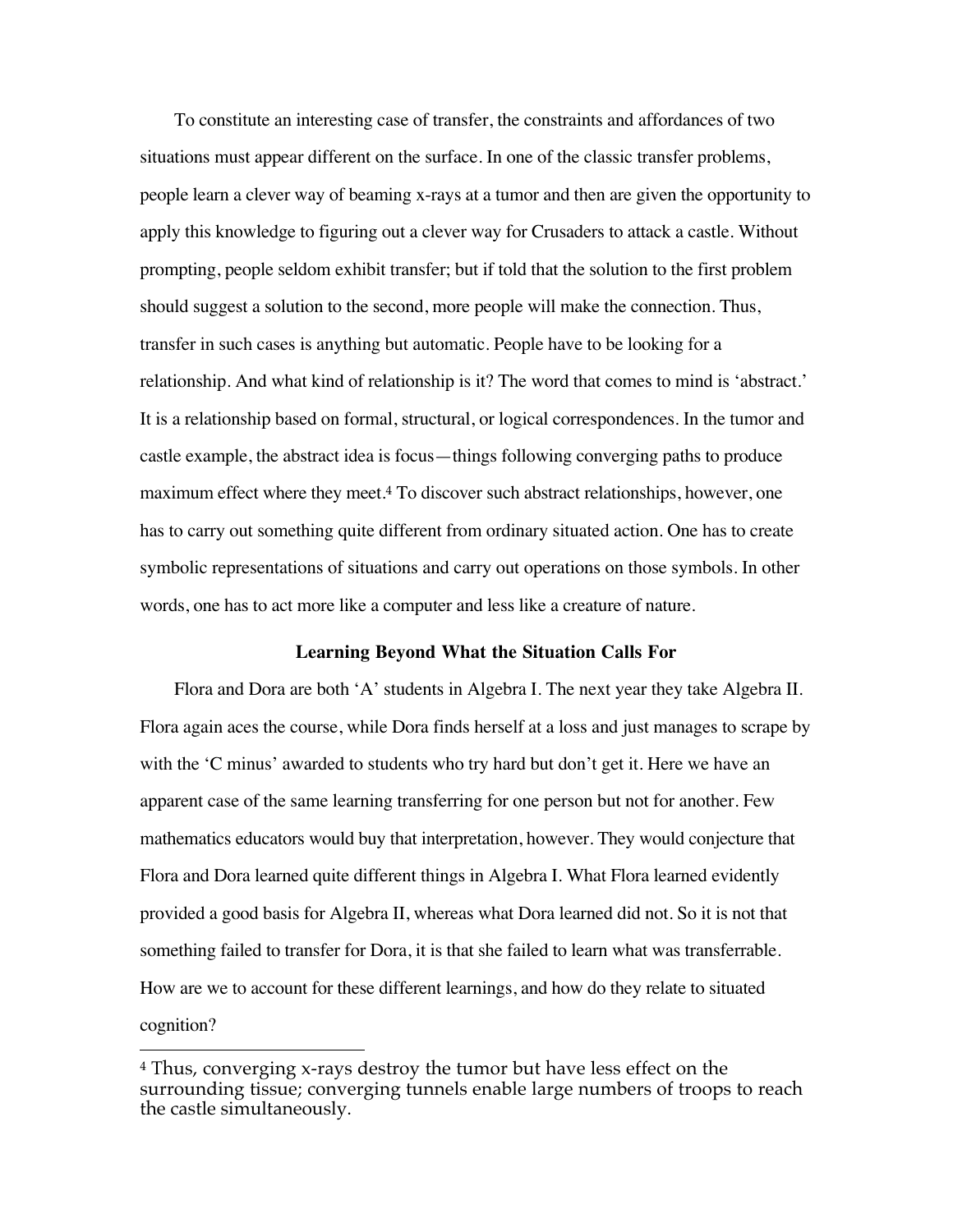In the last 20 years there has been quite a bit of research on the Floras and Doras of the world. Even without the research, it is easy to divine that Flora probably understood the mathematics presented in Algebra I and that Dora didn't, getting by instead on rote procedures. What the research has done is give us an idea of what Flora did differently from Dora in order to produce this result. Stepping down from algebra to arithmetic, a nice example of this research comes from Resnick and Neches (1984). They examined a practice common in elementary arithmetic, in which children carry out operations with concrete objects that mirror such symbolic operations as borrowing and carrying (or regrouping, as it is now called). Most children, although they were able to carry out both the concrete and the symbolic operations, failed to make a connection between them. Some children did make the connection, however. On interviewing the children, it was found that the children who made the connection reported that they were trying to make a connection.

That may not sound very surprising, but consider it from the standpoint of situated cognition. Clearly, the situation was designed to afford experimenting with the relationships between concrete and symbolic quantitative operations. But any situation affords innumerable opportunities for inquiry. Why we would exploit one and not another—or any at all, for that matter—depends partly on our own goals and partly on, to put it broadly, 'what the situation calls for.' Generically, the situation in which the children in Resnick and Neches's study found themselves was that of schoolwork (Doyle, 1983). A schoolwork situation is rather like that in a garment factory. Although a number of workers may be present in the same room, each one is independently engaged in carrying out a task specified by the supervisor or teacher. What the situation calls for is defined by the task constraints. The tasks are usually defined in such a way as not to put undue strain on the capacities of those performing them. There usually are time constraints, however, and so there is motivation to find ways of satisfying task requirements that economize on time. Another characteristic shared by schoolwork and garment work is a very limited time horizon. Although the teacher or supervisor may have long-range objectives, the students or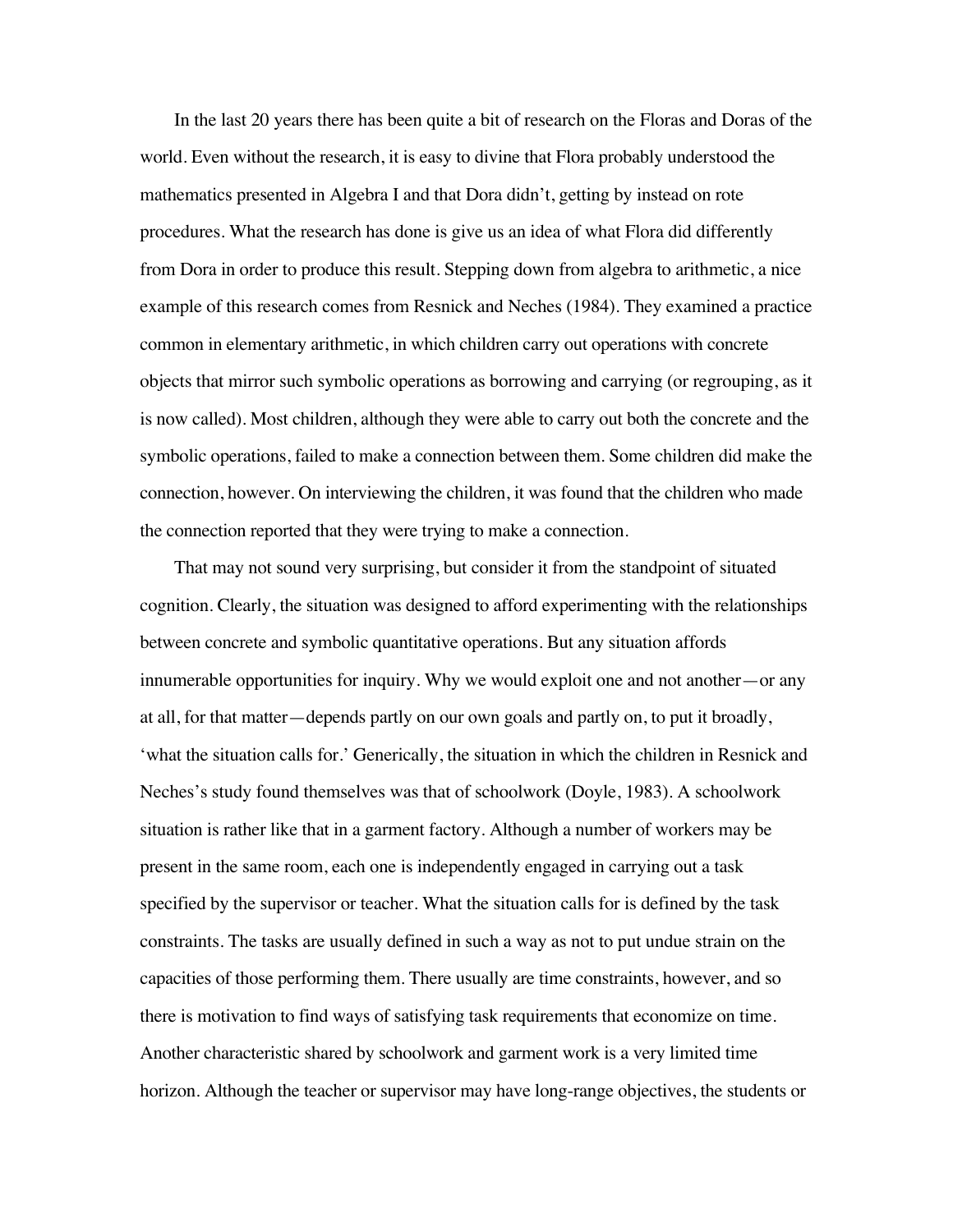workers are not expected to look beyond the immediate day's task. (School 'projects' are an exception, as their name implies.)

Given these characteristics of schoolwork, it then becomes remarkable that some children would take it upon themselves to try to discover a logical connection between the concrete and symbolic components of the task they were assigned to carry out. The task assignment did not require it. The task components were easily enough executed that it was unlikely that an impasse would drive them to deeper analysis. And the time horizon, suggesting that it would all be over soon, offered no reason to think ahead to the possible relevance of the current task to future situations.

Returning to Flora and Dora, their first-year algebra class probably provided opportunities—through textbook explanations and worked examples, class discussions, and problems—to develop a basic understanding of algebraic functions. But what the situation actually called for was just solving lots of linear equations. By learning a few procedures and applying them carefully, an assiduous student could solve the equations without any need for conceptual understanding. That, we may surmise, is what Dora did. It worked well through Algebra I. But then she got to Algebra II and encountered an explosion of different types of equations and complications in procedures for solving them. Try as she might, she made frequent errors. Having no sense of how algebra related to arithmetic, she never checked her answers with trial values. (Perhaps arithmetic did not make much sense to her, either, and therefore provided no basis on which to build an understanding of algebra.) Consequently her errors went uncorrected and the marks on her schoolwork plummeted.

Flora, we surmize, did acquire an understanding of algebra in the course of her first year. But on the basis of related research, we may further surmize that this did not just happen. Despite the fact that the situation did not actually call for it, Flora must have expended effort in trying to understand what algebra was about and how it connected with what she already knew. This is what we have elsewhere defined as intentional learning (Bereiter & Scardamalia, 1989). Intentional learning is primarily a matter of goals rather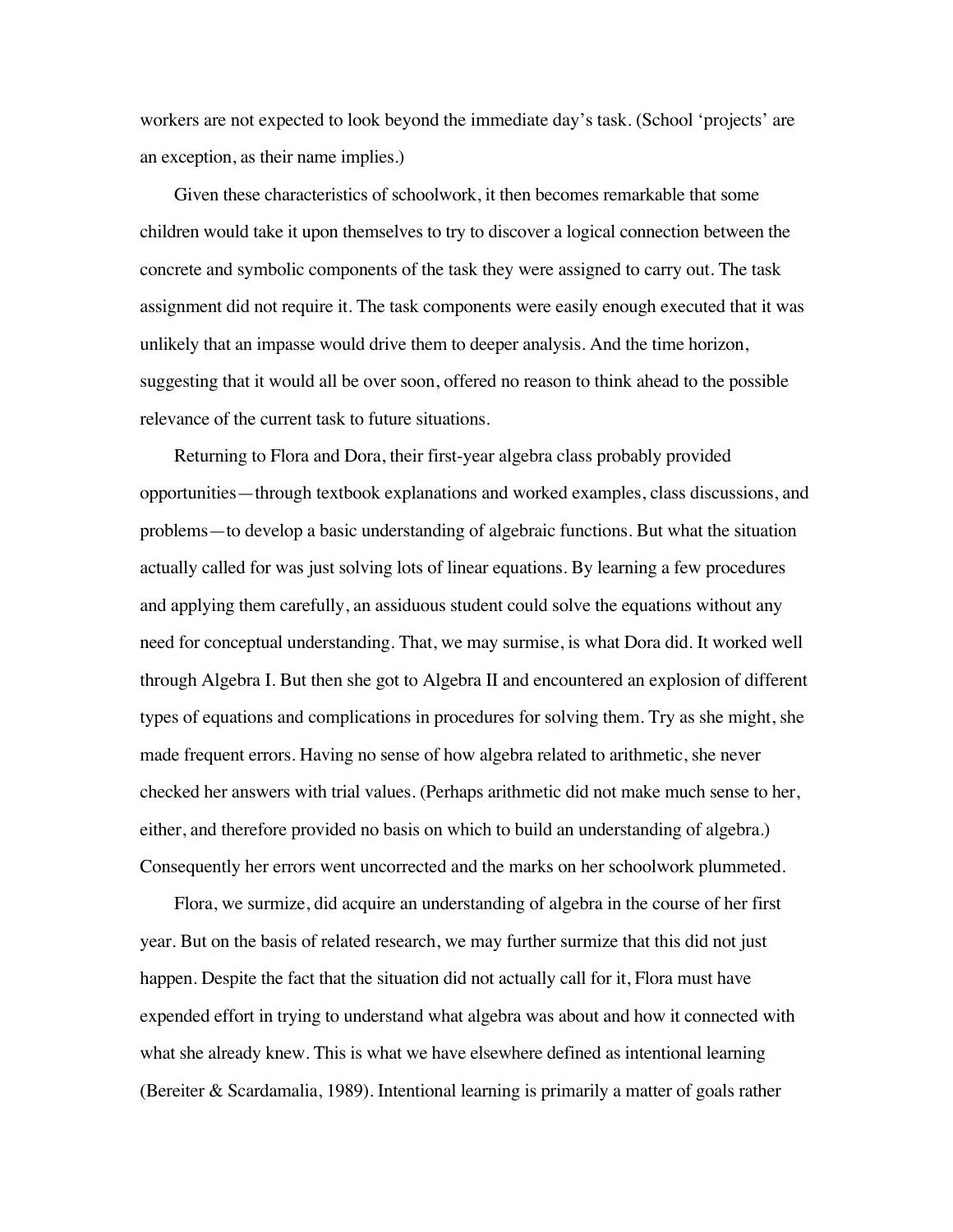than strategies. Examining the goal-related statements of people studying computer programming, Ng and Bereiter (1991) were able to identify three levels of goals. The first and most common are task completion goals. In the Flora and Dora case, these would be goals associated with correctly completing assigned algebra problems. At the next level are instructional goals. These are goals related to what the teacher or textbook is trying to teach. They can vary greatly in how explicitly and saliently they are put before the student. In a typical algebra textbook they would be discernible from section headings and the like, but they could easily be ignored in the pursuit of task completion goals. Finally, and rather rare, are knowledge-building goals, which pertain to the learner's personal agenda for constructing knowledge. Among other things, the three kinds of goals differ greatly in their time horizons. In a conventional algebra class, the time horizon for task completion goals is usually the next day. The time horizon for instructional goals is likely to be the next examination, or at most the end of the course. The time horizon for knowledge-building goals, by contrast, may extend indefinitely far into the future, and may also extend into the past, encompassing a history of past learning that is consciously built upon in the present.

To succeed in Algebra II, the student must at least have achieved some of the instructional goals implicit in Algebra I. Merely achieving task completion goals, even doing very well at them, would not suffice. To be on track for becoming a mathematician, it is probably also necessary to be pursuing knowledge-building goals—goals that extend beyond the instructional goals of the immediate course and that involve, in effect, reconstructing mathematical knowledge in one's own way and following out its implications (cf. Popper & Eccles, 1977, p. 461).

These three levels of goals differ in their level of abstractness. Correspondingly, we may say that they differ in their degree of situatedness. Action in pursuit of task completion goals is highly situated, being directly linked to manifest constraints of the situation. The pursuit of instructional goals is less so. And when we get to pursuing knowledge-building goals, we are talking about action that is only weakly connected with the immediate situation,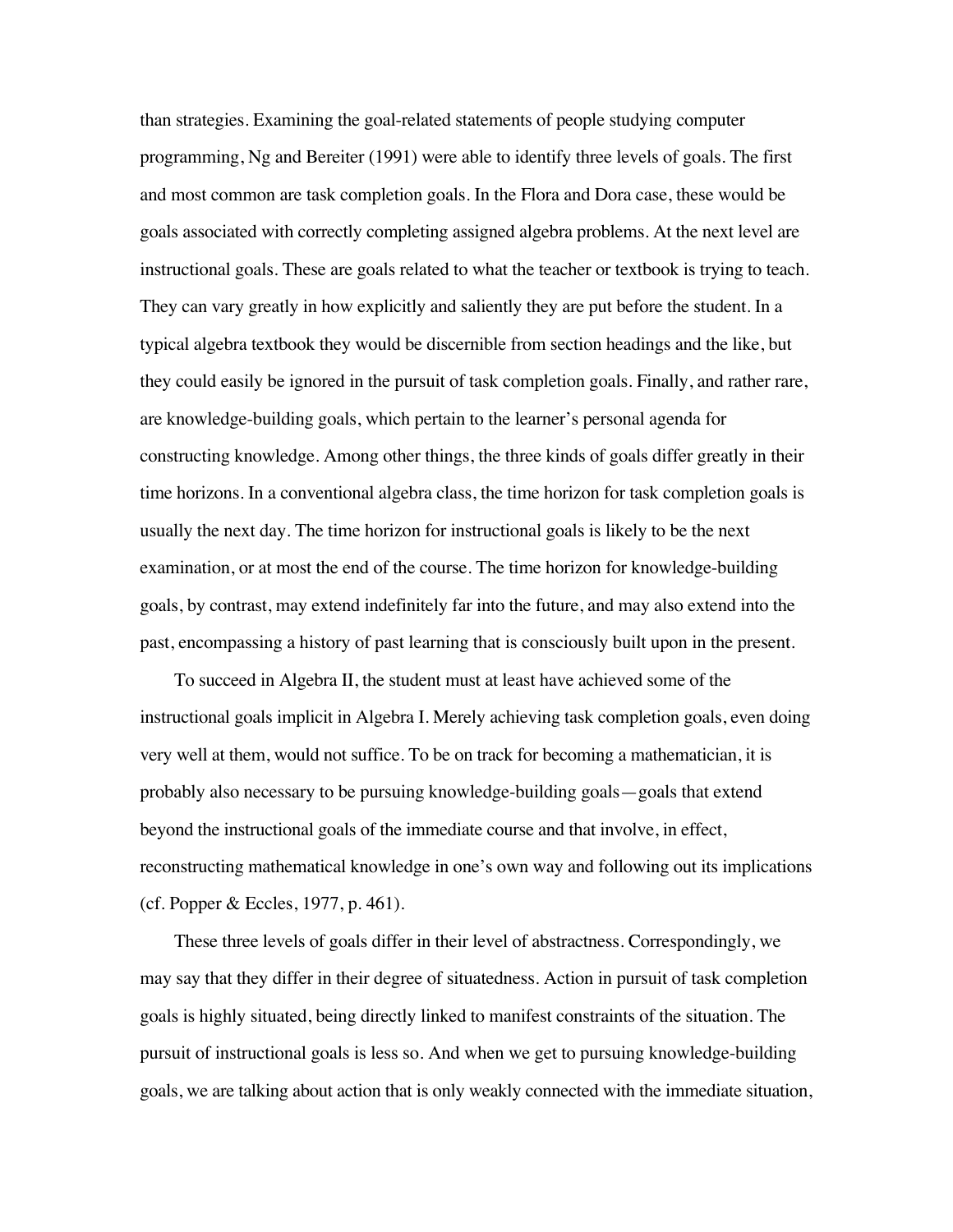that consists largely of mental work on symbolic objects, some of which are abstracted from the current situation but others of which originate quite outside it.

Situativity theorists might concede that something like this continuum of abstraction exists, but they would argue that the more abstract kind of mathematical activity is just as situated as the more concrete. This is where the relational character of situativity becomes important. Although Flora and Dora may be in the same physical environment, they are in different situations. The affordances and constraints are different, reflecting their differing motives and capacities. But even though one may be plodding through a workbook assignment while the other is reflecting on the nature of mathematical functions, each is engaged in a cultural practice that is adapted to situational constraints and affordances.

I do not want to argue the contrary. With a concept as elastic as situatedness, it would be impossible to exclude any activity from it categorically. What I do want to argue for, nevertheless, is the value of thinking of situatedness as varying along a continuum. Both ends of the continuum are limits that might be approached but could never be reached. At the extreme situated end would be organisms so fully and rigidly adapted to one particular environment that they could never survive in any other. The organisms that live in the steaming pool at the base of Old Faithful come to mind as possible candidates for this end of the continuum, but no doubt even they have some range. To mark the other end of the continuum—to make the other end of the contiuum even imaginable—we must invoke rulebased artificial intelligence. With such a continuum in mind, we can grant that Flora and Dora, along with all animal organisms, demonstrate situated cognition, but at the same time we can make something of the idea that in their mathematical behavior Flora is farther toward the nonsituated end than Dora. In the next sections I will try to show what can be made of this idea.

# **Learning to Simulate a Computer**

The pioneers of artificial intelligence did not suppose that they were creating something to stand at the opposite pole from natural cognition. On the contrary, they thought, and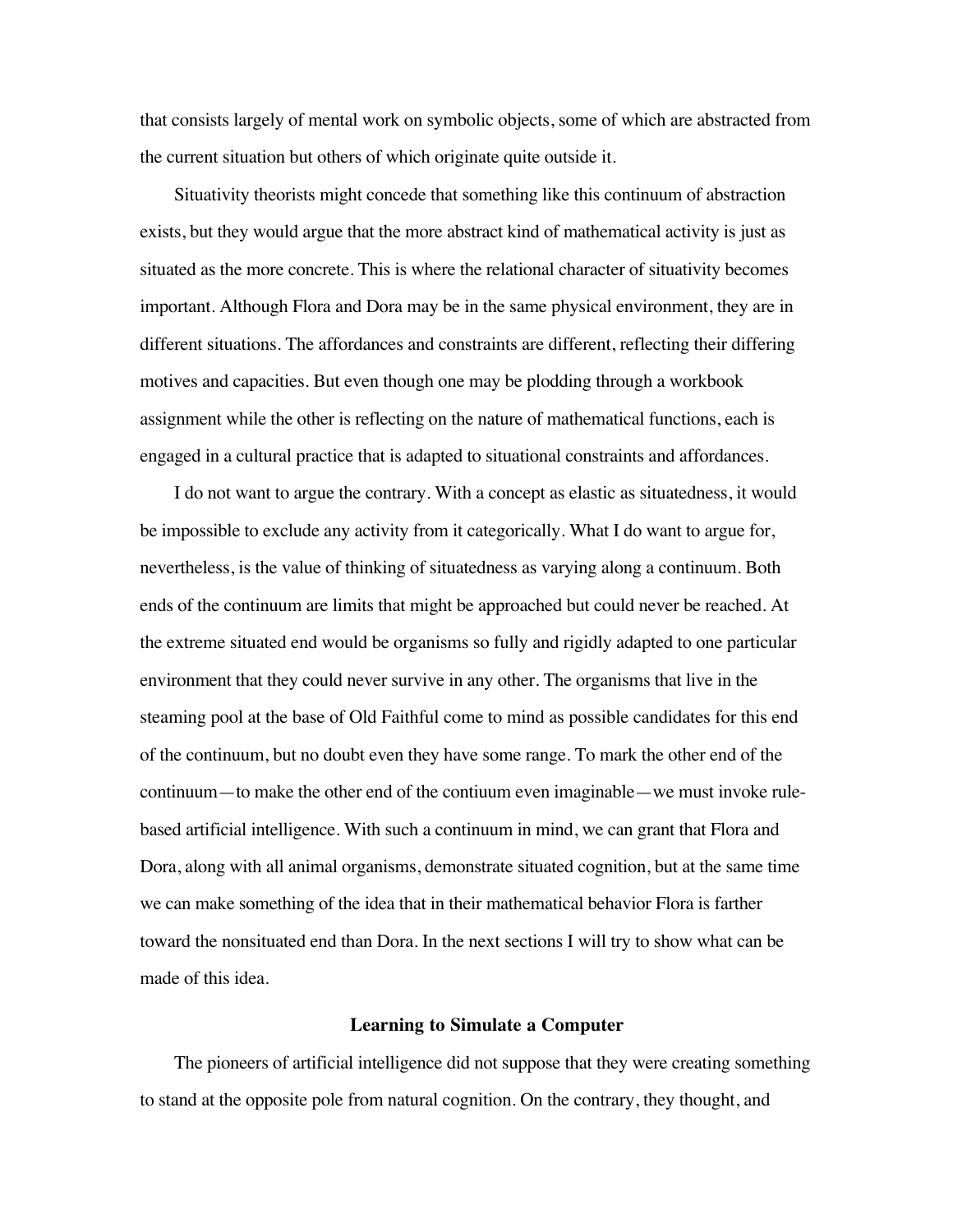many still maintain, that the computational systems they created were reasonable simulations of human intelligence. These systems were, after all, based on what common sense and 2000 years of philosophy told us is the nature of human intelligence—that it consists of the ability to reason and figure things out on the basis of information coming from the outer world. AI systems did that, and did it with kinds of tasks that challenge human reasoning abilities: playing chess and other intellectual games, solving logical and mathematical puzzles, diagnosing illnesses. Moreover, fine-grain comparisons between machine and human behavior indicated that machines tended to carry out their tasks in human-like ways, encountering human-like difficulties, and even following time courses similar to those of human reasoners (e.g., Anderson, 1983; Newell & Simon, 1972).

How could it have come about, as situativity theorists suggest, that these AI pioneers were all barking up the wrong tree, designing something radically at variance with what natural cognition is really like? To answer that question, we had better open it up and ask as well how common sense and 2000 years' worth of philosophers could have made the same mistake. The answer, I think, lies in introspection.

We are conscious of only a small part of our cognitive activity. In routine activities, such as driving a car or reading a newspaper, we process vast amounts of information, but we tend to be conscious of it only when some mental effort is involved—when a problem arises or when something comes up that 'makes us think.' Thus, when philosophers or just plain folks reflect on the nature of cognition, their introspective database consists of these rather exceptional events. This is like doing an ethnography of a people based solely on observing riots and demonstrations.

During these exceptional cognitive events, we find ourselves formulating problems and hypotheses, recalling rules and facts, and engaging in spurts of if-then reasoning. The great fallacy of traditional theory of mind has been to assume that the rest of cognition consists of these same sorts of things, carried out unconsciously (Dreyfus & Dreyfus, 1988). A more realistic and productive view, which situatitivy theorists have helped advance, is that these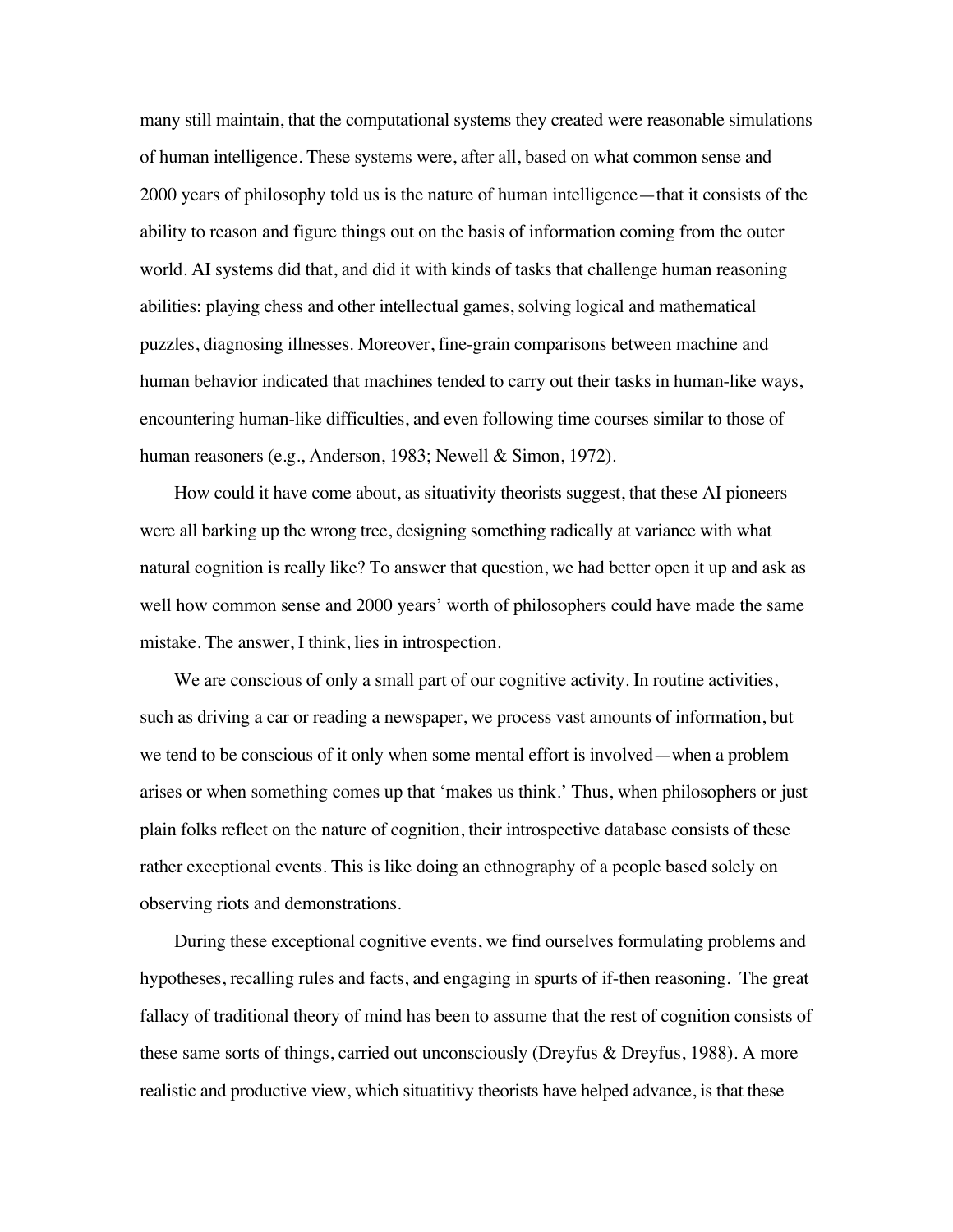symbolic processes are themselves exceptional and by no means representative of the great bulk of cognitive activity. Situativity theorists have helped us to appreciate the great unconscious part of cognition.<sup>5</sup> My purpose here is to look again at the exceptional conscious part, to reflect on what it is for and how it relates to unconscious situated cognition.

The following is no doubt an overstatement, but it will serve to launch the discussion: The mental processes that we are conscious of are processes that do not come naturally (which probably has much to do with why they are conscious). They are acquired processes, culturally mediated, which enable the brain to act as if it were a different kind of device from what it had evolved to be. The device we simulate in our conscious thinking is a logic machine—a machine which finally, in the current century, people have been able actually to build. Thus, according to this conjecture, the computer does not simulate human cognition. Instead, human cognition is able to simulate the computer—although, until this century, the computer existed only as an idealization of a certain form of intelligence and not as a physical reality.

According to Kitto (1954), the ancient Greeks believed they had discovered logical reasoning, and they treated it as a sort of information technology to be exploited and disseminated. According to Piaget (Inhelder  $\&$  Piaget, 1958), contemporary adolescents often have the same notion when they first become able to carry out formal logical operations. They think they can now figure out everything. Such enthusiasms are consistent with a cognitive achievement that, at least subjectively, brings new powers. They are also, however, a signal to us to be on guard against overextended claims.

 $\overline{a}$ 

<sup>5</sup> Although Freud is justly credited with winning a place for the unconscious in psychology, he held to the classic view that unconscious structures and processes are similar to conscious ones. It is the *content* of the unconscious that Freud treated as distinct, as well as the processes by which certain content is rendered unconscious.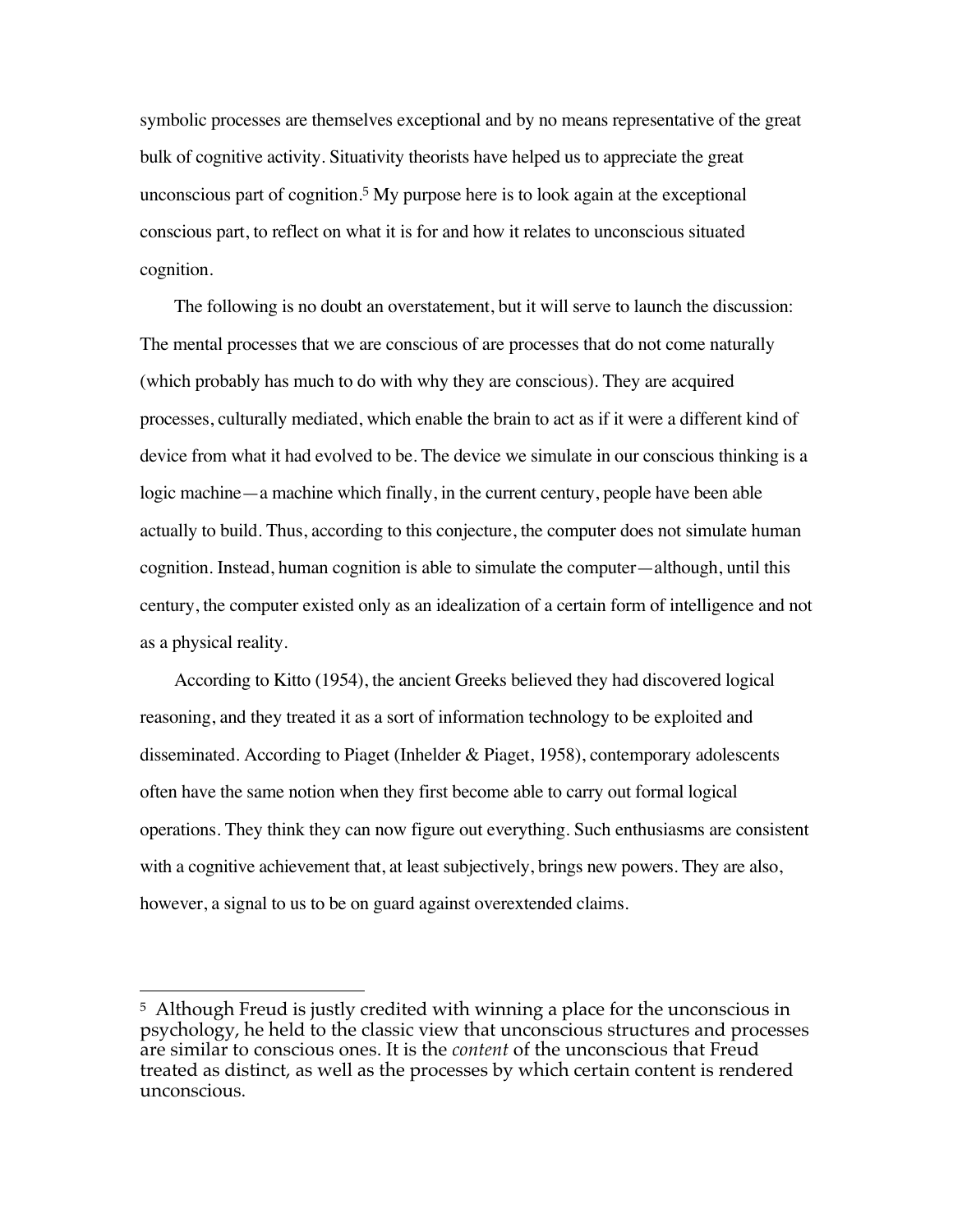Young children and tribal peoples unfamiliar with the syllogism have often been regarded as lacking in reason, and much of modern research in anthropological and developmental psychology has gone into demonstrating that this is not the case. Logicality, it turns out, is to be found in all peoples and at very young ages, provided one looks for it in situations where the people have had a chance to develop some knowledge and competence (Donaldson, 1978; Scribner, 1979). So what is it, then, that the Greeks thought they had discovered and that adolescents keep rediscovering? Piaget seems to have had it basically right. It is one thing to think logically about concrete reality; it is something else to think logically about propositions (which may or may not refer to concrete reality).

In a famous study that was originally taken to demonstrate lack of logical reasoning in uneducated people, Luria (1976) presented Russian peasants with syllogistic reasoning problems such as the following:

In the Far North, where there is snow, all bears are white. Novaya Zemlya is in the Far North. What color are bears there?

Luria found that the peasants tended to waffle on such problems, protesting that they were really not all that familiar with conditions in Novaya Zemlya and advising Luria to go check with someone who had been there. By contrast, collective farm workers who had had some education promptly responded that the bears in Novaya Zemlya are white.

Without speculating too deeply about thought processes, we can say with confidence that the more educated workers did not actually know that the bears in Novaya Zemlya were white. What they knew, rather, was that the two given propositions imply that the bears in Novaya Zemlya are white. Either proposition could be false or there could be no such place as Novaya Zemlya or there might be no bears there at all. These may have been some of the considerations that bothered the peasants, for they are legitimate concerns when it comes to thinking about the real physical world—Popper's World 1. But in the kind of language game that we call logical reasoning, none of these considerations count. Certain propositions are taken as given, and at issue are propositions that follow from them. This is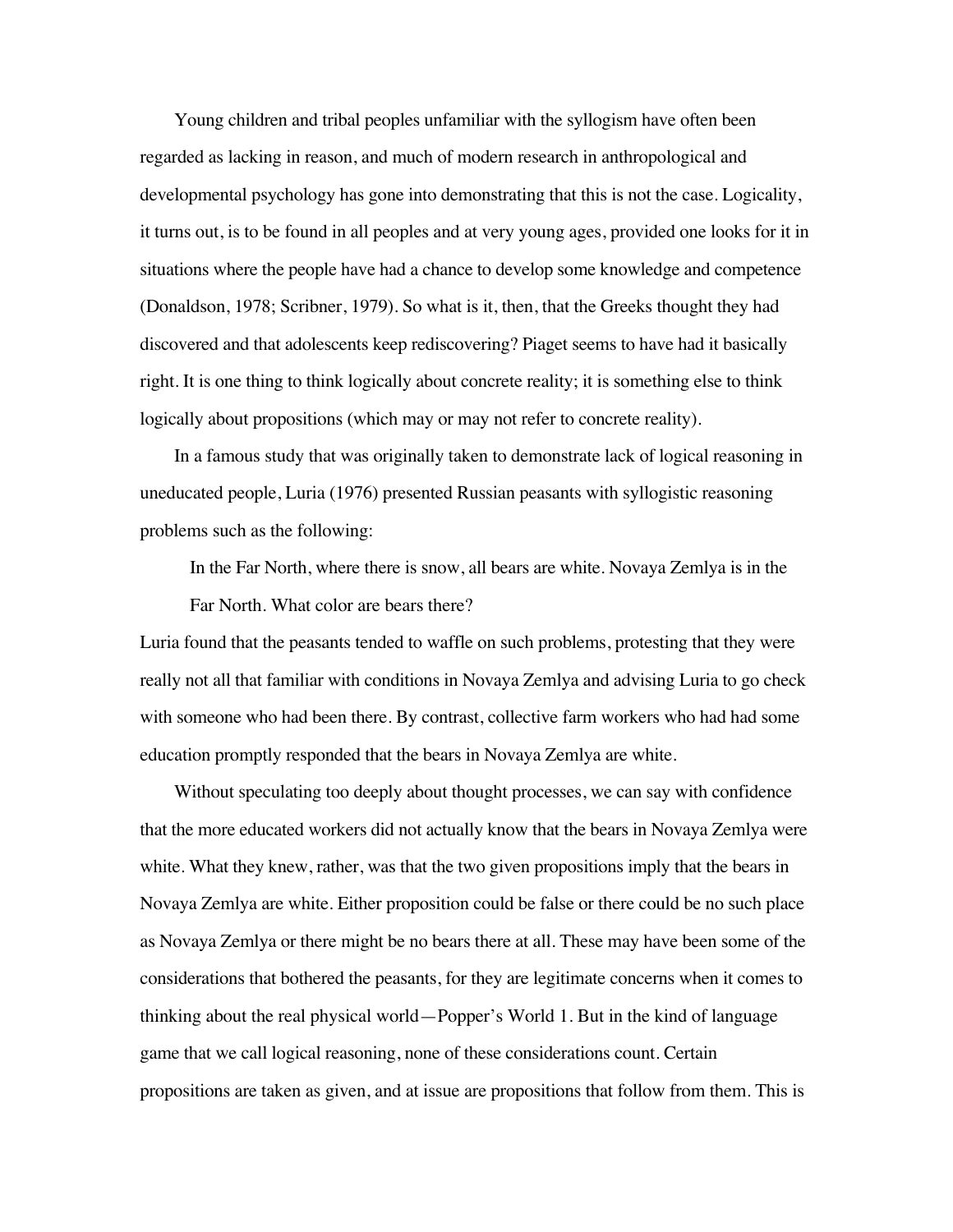action carried out in World 3, which is a world that was probably unknown to the illiterate peasants.

By itself, World 3 is just a world of language games carried out by what might as well be arbitrary rules. The great power of World 3, the thing that makes it exciting to people when they discover it, is that when one works with premises that are true with respect to World 1, then valid conclusions from these premises turn out also to be true with respect to World 1. Conversely, if valid conclusions turn out not to be true with respect to World 1, this is a signal that something is wrong with the premises. Disciplined movement back and forth between World 1 and World 3 gives us the hypothetico-deductive method and opens up vast possibilities for theory development, problem solving, and design.

Such heady talk is, of course, the basis of positivism, and it is subject to all the criticism that has been leveled against that overly optimistic philosophy. It furthermore overlooks the large and vital role of informal, unarticulated, impressionistic, and embedded knowledge (Bereiter & Scardamalia, 1993). This is not the place for a critique of pure reason, however. The point I am trying to make is that a significant and empowering change takes place when one catches on to treating ideas as objects of inquiry. Once we get good at it, it seems perfectly natural and we tend to forget that there was ever a time when we did not do so. But it is always effortful, open to serious error. It is not how we function most of the time, and it may well be that a large part of the human population never functions that way.

In human development, several theorists have characterized cognitive development along similar lines. Donaldson (1978), after documenting the logicality of young children's behavior, proposes that during subsequent cognitive development this logicality becomes less situation-dependent—thus, in some sense, less situated. Karmiloff-Smith (1992) has proposed a theory even more closely aligned with the present argument. She portrays cognition as going through a series of "representational redescriptions," such that knowledge that was originally implicit in skills finally comes to be rendered sufficiently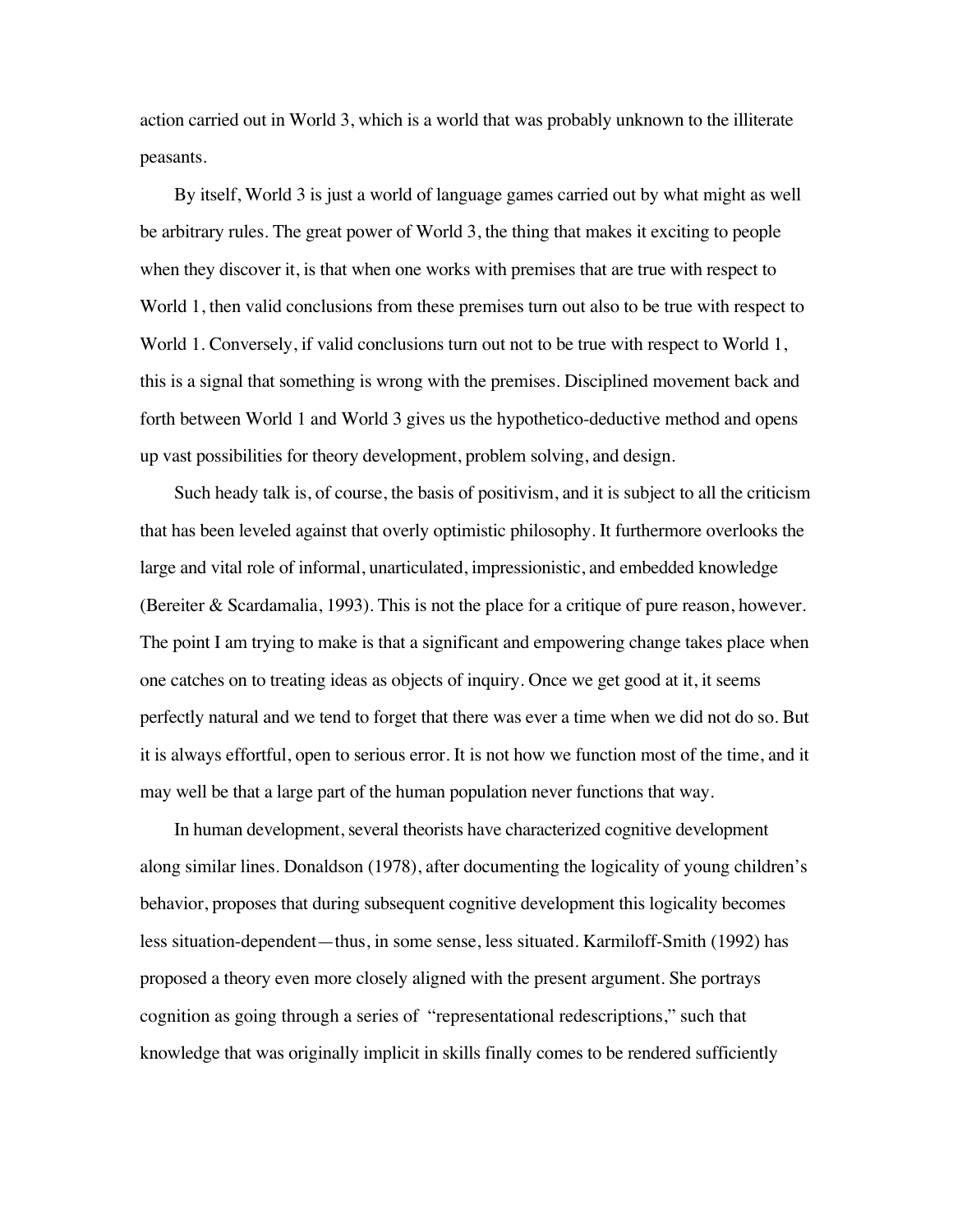explicit that it can be applied in different domains and in the service of goals different from those that gave rise to it.

#### **Schooling and Knowledge Work**

Although situated cognition researchers have taken a lively interest in learning, both in and out of school, they have not come up with anything that could be called a new educational vision. Instead, situativity theorists have tended to endorse various innovations of a social constructivist cast, interpreting them within their own frameworks. As has been pointed out (Wineburg, 1989) and acknowledged (Brown, Collins, & Duguid, 1989), however, the educational ideas coming from situativity theorists have not advanced notably beyond those of John Dewey. The main difficulty, I would suggest, is that situativity theory has not been able to provide a cogent idea of the point of schooling. This difficulty, in turn, derives from a serious confusion between product and process.

If the work of a community of practice is manufacturing paint, for instance, there is no difficulty in separating the process from the product. One may view the manufacturing of paint as situated activity without also having to regard the paint as situated. The paint will be used in all kinds of remote and unknown situations. The fact that the paint may also be used by the people who make it—to paint their shop walls, for instance—still introduces no confusion. But when the product of an activity is knowledge, and the knowledge is mainly of use to the people who produce it, confusion can be well nigh total.

The source of the confusion is that knowledge production, like any kind of human activity, takes place in some physical and social situation, and accordingly situated knowledge also develops. This is knowledge constituted in the practice of the community and intimately involved with the affordances and constraints of the situation. But this is not the same as the knowledge that is the *product* of the situated activity, anymore than the situated knowledge of the workers in the paint factory is the same as the paint they produce.

Some knowledge-production situations are less confusing than others, however, so let us consider one of those first. A forensic chemistry laboratory produces knowledge of a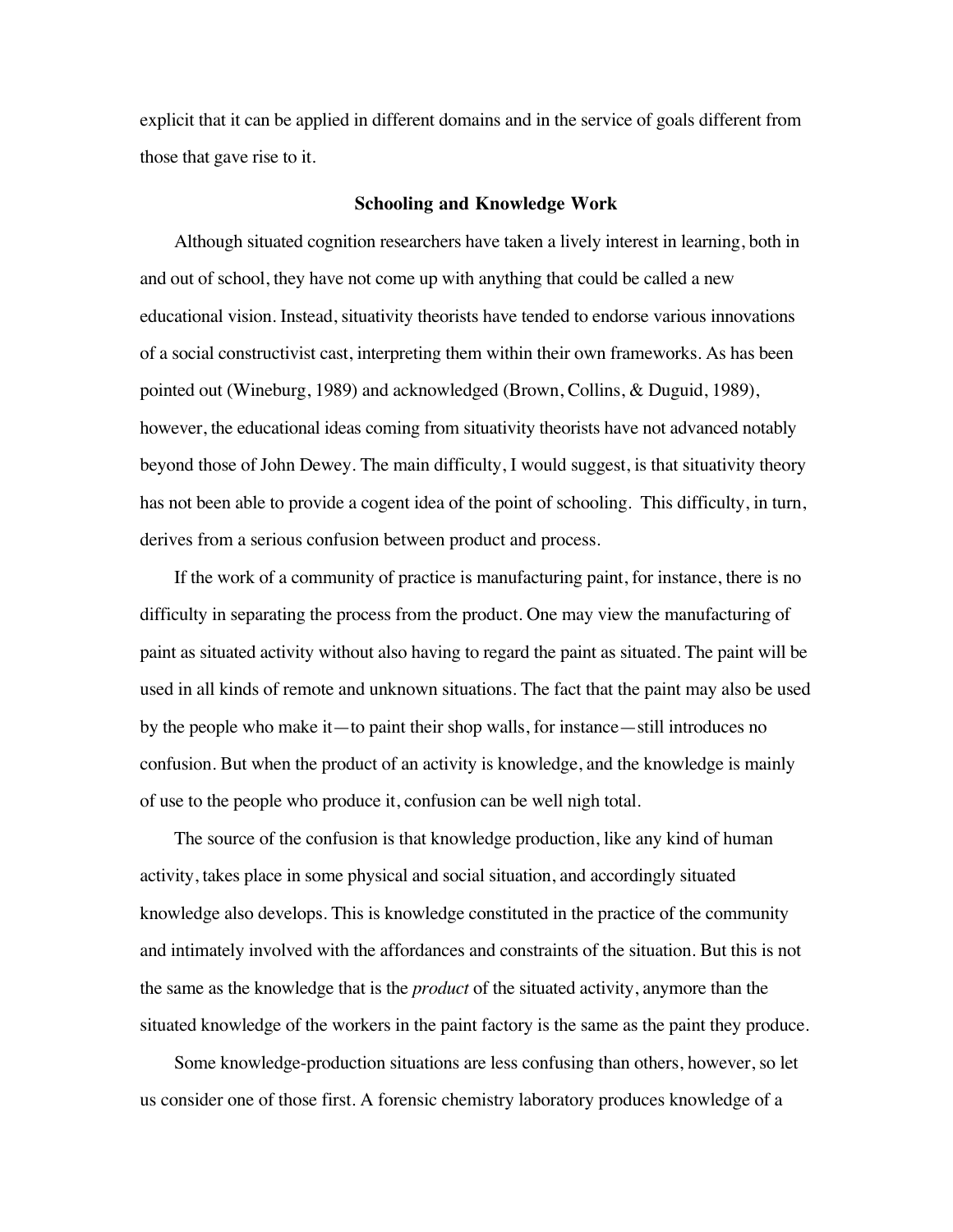particular kind. Through analysis of materials obtained at a crime scene, knowledge is produced that contributes to creating an account of what went on at the scene. In this case, it is not difficult to distinguish between the knowledge embedded in the practice of the chemists and the knowledge that they deliver to the detectives. The two kinds of knowledge relate to entirely different situations. The distinction becomes trickier if the chemists are doing basic research. In this case, the knowledge they produce relates to their own practice as well as to others'. But with a little effort the distinction can be maintained. It is not so much different from the paint-makers being users of the paint they produce. If, however, chemical research is being carried out by students in a school laboratory, then the distinction becomes even less obvious. This is because the students are likely to be the only users of the knowledge they produce. Nevertheless, I believe that the school situation, like the other situations in which knowledge is created, can best be understood by striving to distinguish knowledge implicit in the process from knowledge that is the product of the process.

No such distinction is normally made in education, even with the popularization of constructivist ideas. The results of knowledge construction are thought of as entirely internal—internal to the minds of individual students under most construals, or internal to the distributed cognition of the classroom community under construals influenced by sociocultural theories (Cobb, 1994). Accordingly, constructivism becomes more or less synonymous with learning by discovery, and it competes—not always successfully—with direct instruction (Harris & Graham, 1994).

But students can produce knowledge objects—theories (or theorylike conjectures, at any rate), interpretations, historical accounts, problem statements, defenses based on evidence, and so on. These may be embodied in reports or presentations, but not necessarily. When students use a networked computer database as a discourse medium, they can produce quite substantial knowledge objects without the need for any more tangible product than the electronic record of the discourse itself (Scardamalia, Bereiter, Cassells & Hewitt, in press; Scardamalia, Bereiter, Lamon, 1994).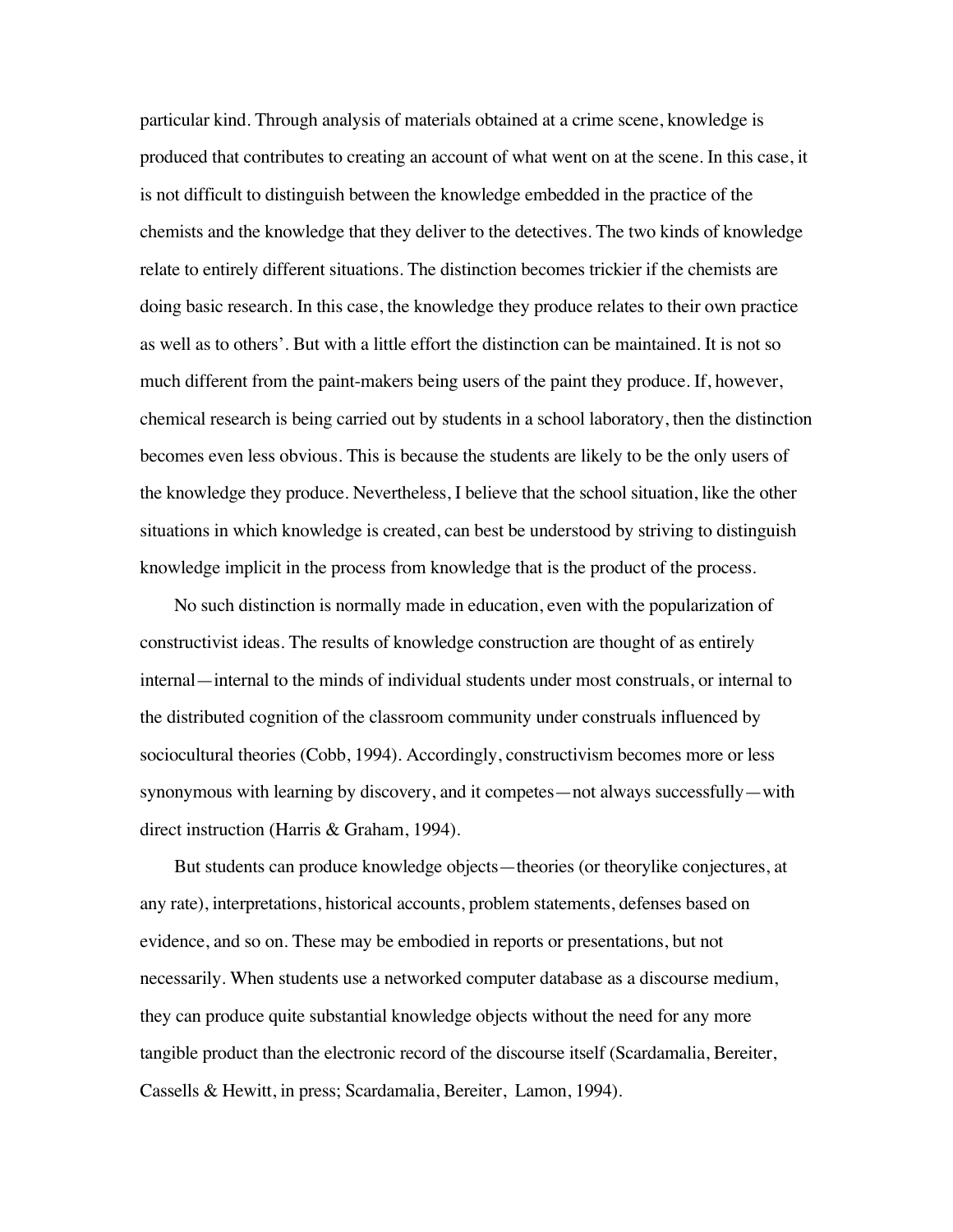The observable goings-on in this activity that we call 'collaborative knowledge building' fall easily within the spectrum of what others might call 'constructivist learning,' 'cognitive apprenticeship,' 'inquiry learning,' or 'talking science.' The distinctiveness is conceptual; it is a matter of how teachers and students conceive of what they are doing and the effect this has on efforts to do it better. One thing that must be recognized about the many exciting experiments in educational uplift that are going on (it is true of all the ones I have knowledge of, and so I confidently generalize to the rest) is that reality falls well short both of the ideal and of the exemplary episodes reported in the literature. Hence, in pedagogy as in science, improvability is of the essence. The following are ways in which a knowledge-building conceptualization of schooling offers advantages over other approaches that regard both knowledge construction and the knowledge produced as situated:

1. The focus of classroom activity shifts from improving students' minds to improving their theories or other knowledge objects. This is a clearer objective and one that students and teachers alike can more readily track.

2. A developmental continuum may be recognized that runs from unconscious learning in early childhood (Montessori, 1967) to self-aware, intentional learning (Bereiter & Scardamalia, 1989) and then to inquiry that is focused on the external world and finally to inquiry that is focused on World 3 objects as they relate both to the external world and to one's own purposes (Scardamalia, Bereiter, & Lamon, 1994). Helping students advance along this continuum then becomes a meaningful educational objective.

3. Production of knowledge objects inevitably involves building on or otherwise dealing with existing knowledge objects (hence Newton's avowal that he stood upon the shoulders of giants). Consequently, familiarity with culturally significant World 3 objects—the goal of 'cultural literacy' (Hirsch, 1987)—comes about naturally rather than through a didactic regimen.

4. The problem of 'inert knowledge' (Whitehead, 1929) is effectively circumvented. Progressive education sought to avoid inert knowledge by having learning come about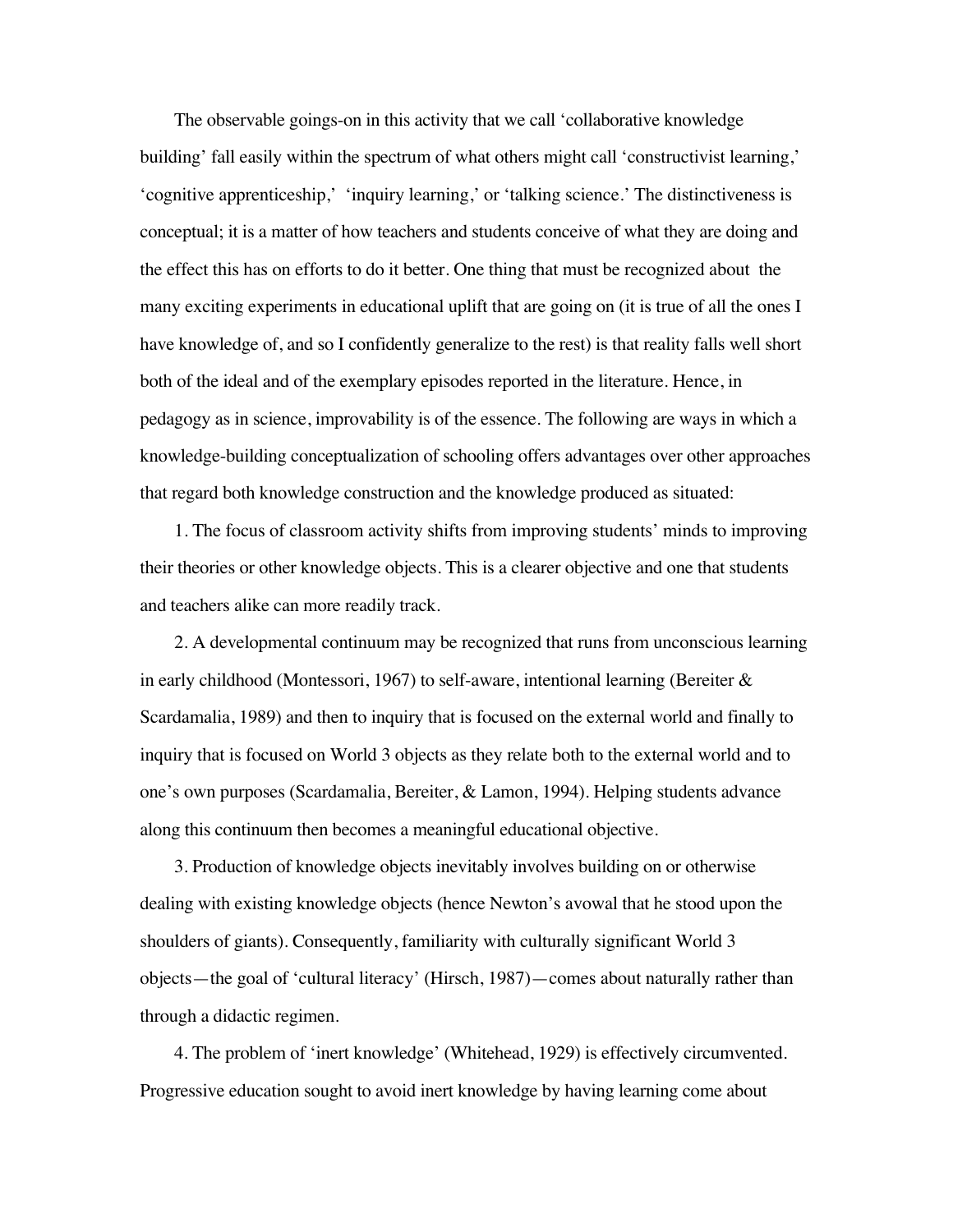naturally through the social life of the community. But the social life of school communities does not naturally give rise to much learning of an abstract or theoretical nature. The most immediate and obvious use of knowledge objects is in creating new ones—in creating new understanding either of particular phenomena or of a class of phenomena. Students experience the power of concepts in science and other disciplines by using them to help solve problems in their own knowledge-building efforts.

5. Knowledge building is not in competition with instruction. In real life, people occasionally take time out from their work to learn something—often learning something that will help them in their work. Professional associations often include training sessions and tutorials in their annual meetings. Similarly, in schools there is no reason why time cannot be taken out from knowledge building, to whatever extent is judged necessary, and devoted to explicit learning activities. The more immediately relevant these are to students' knowledge building the better, of course, but there is no reason why they have to be carried out in a way that is ideologically consistent with the school's approach to knowledge building (Bereiter & Scardamalia, in press).

6. Knowledge building provides a natural basis for involving people outside the school who are engaged in related activities—scientists, curators and librarians, experts in various trades and professions, and so on. Bringing such people into learning activities is problematic because they are too peripheral to the curriculum to have a good sense of what role they should take and they may furthermore lack pedagogical skills that the role requires. But contributing to other people's research is something they probably already do. This involvement of talents beyond the classroom is almost obligatory if students are free to follow a knowledge-building project wherever it leads them (Scardamalia & Bereiter, 1994).

6. The knowledge objects students produce in school will tend naturally to be ones of very basic and general applicability. This is because (a) there is no particular job that the knowledge must serve (as there is, for instance, in the forensic chemistry laboratory) and (b) students' questions, when freely generated, tend to be 'why' questions that lead toward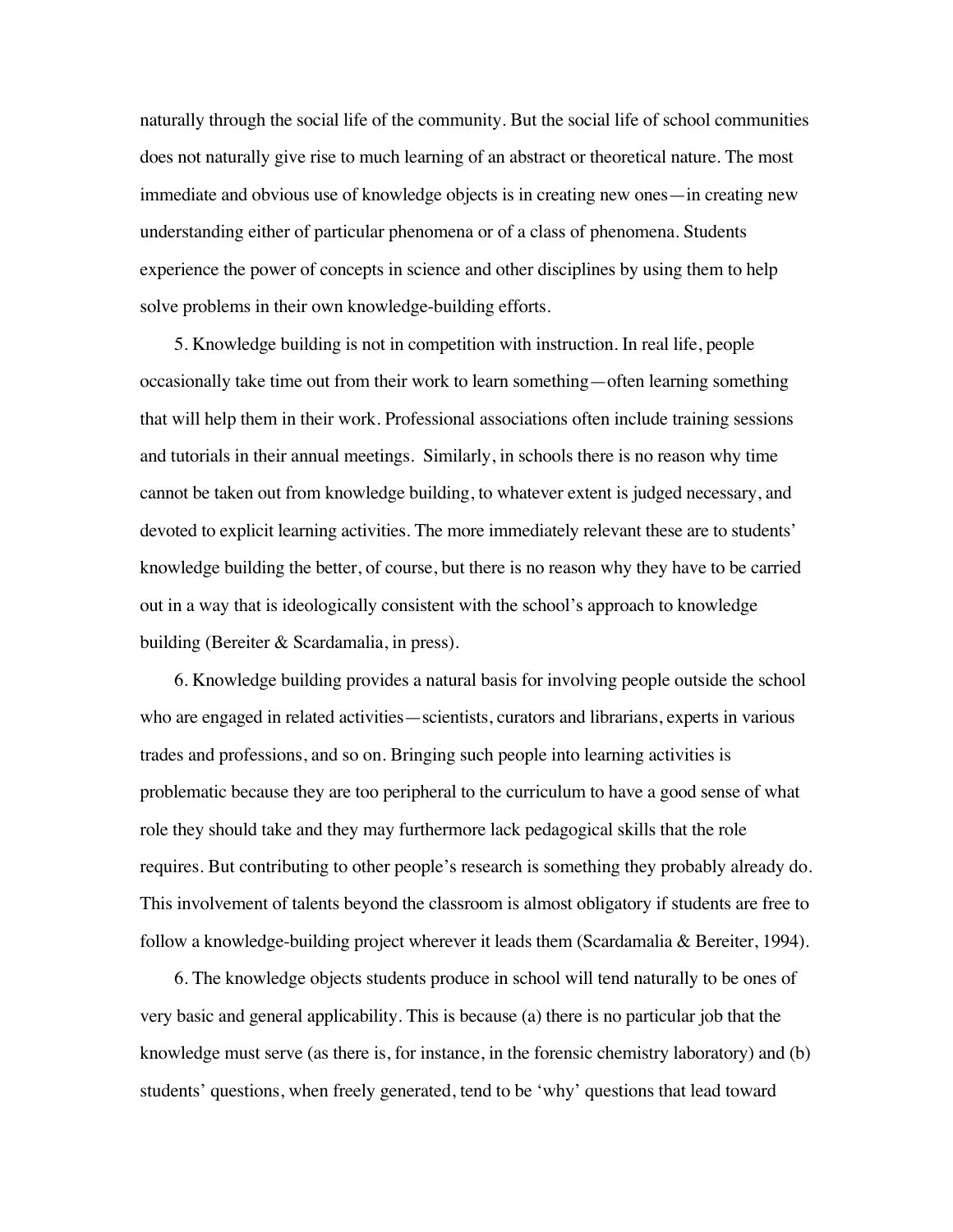deep principles (Scardamalia & Bereiter, 1992). Consequently, the knowledge that students produce is the kind that serves broadly to overcome the limits of situated cognition.

7. The situated learning that does occur is learning how to function in a community of practice whose work is work with knowledge. The transferrability of this learning to 'knowledge work' in out-of-school situations is, of course, chancy; but it seems reasonable to assume that students who have had years of experience in explicitly working with knowledge will have an advantage over ones whose experience has been limited to the traditional kinds of scholastic learning and doing in which knowledge, as such, is seldom the object of attention.

This last point warrants elaboration, in view of the much-heralded movement toward a knowledge-based society (Drucker, 1994)—a society in which the main wealth-producing work is knowledge work. If the term has any distinctive meaning, it must imply work that is focused on knowledge objects themselves. All work, even that conventionally categorized as unskilled, involves a great deal of knowledge (Vallas, 1990). What distinguishes knowledge work is not using knowledge but creating or adding value to it.

Of course, knowledge work is situated activity and has all the characteristics of other situated activity, including tool use and leveraging off physical affordances of the environment; but it is distinctive in two respects:

- 1. The knowledge that is being worked with is not situated knowledge. It is knowledge that has been transformed into objects that can be treated or used in an unlimited variety of situations. Thus, knowledge is no longer bound to the situations in which it was constituted.
- 2. In order to work effectively with knowledge objects, people have to master the practices of nonsituated cognition. This means learning to carry out the sorts of unnatural cognitive actions performed by logic machines. This does not mean becoming less human; it means acquiring a special set of skills to use wisely or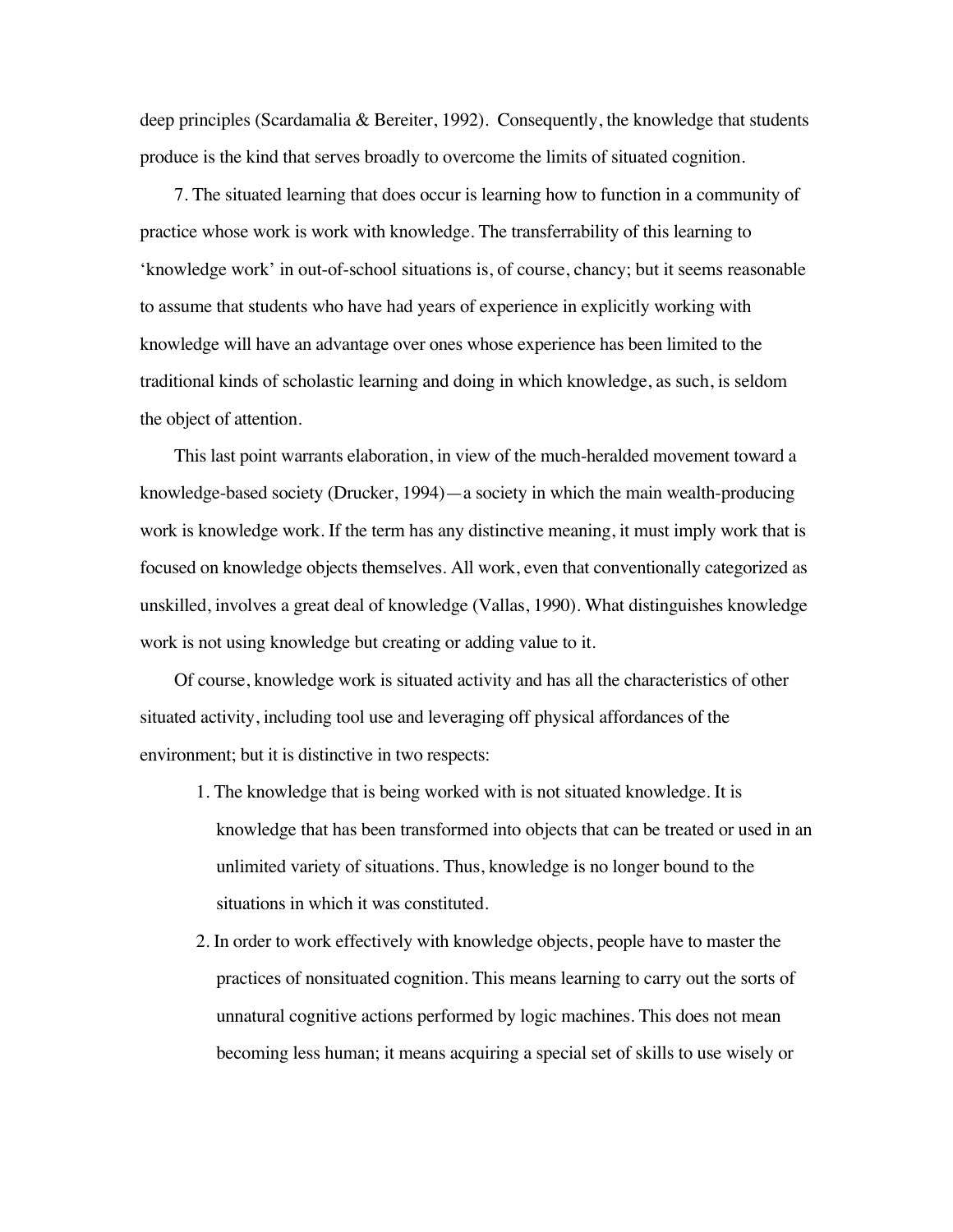unwisely, imaginatively or ploddingly, as we do with the many other intellectual, practical, and social skills that constitute human competence.

These two characteristics mark a cultural divide. A major social issue for our time is whether the world will be run by an expert elite on one side of the divide, while the bulk of humanity remains on the other. It seems to me that today's schools are on the wrong side of the divide. That bodes ill for prospects of moving much of the population to the postindustrial side.

One of the most disturbing indicators that I encounter comes from my experiences in speaking publicly about the ideas discussed in this section. People in modern businesses understand what I am talking about immediately. Educators usually do not. They think I am just talking about active learning. Educators are immersed in World 3, but they are like the proverbial fish immersed in water. They cannot see it. They do not conceive of knowledge as something that can be manufactured, modified, worked with, and in some cases even packaged and sold. Unfortunately, the rise of situated cognition theory does not help in this regard. It has contributed greatly to our understanding of the kind of knowledge that is implicit in practice, but by treating all knowledge as situated it renders the world of knowledge objects invisible.

In a famous statement, Sir Isaac Newton likened himself to a child finding pretty stones on the shore "whilst the great ocean of truth lay all undiscovered before me." Those pretty stones, however, were the foundation of the modern world. We need schools in which students learn to work with pretty stones. As for the "great ocean of truth," all we can say with confidence is that, if it ever is discovered, it will not be by fishes.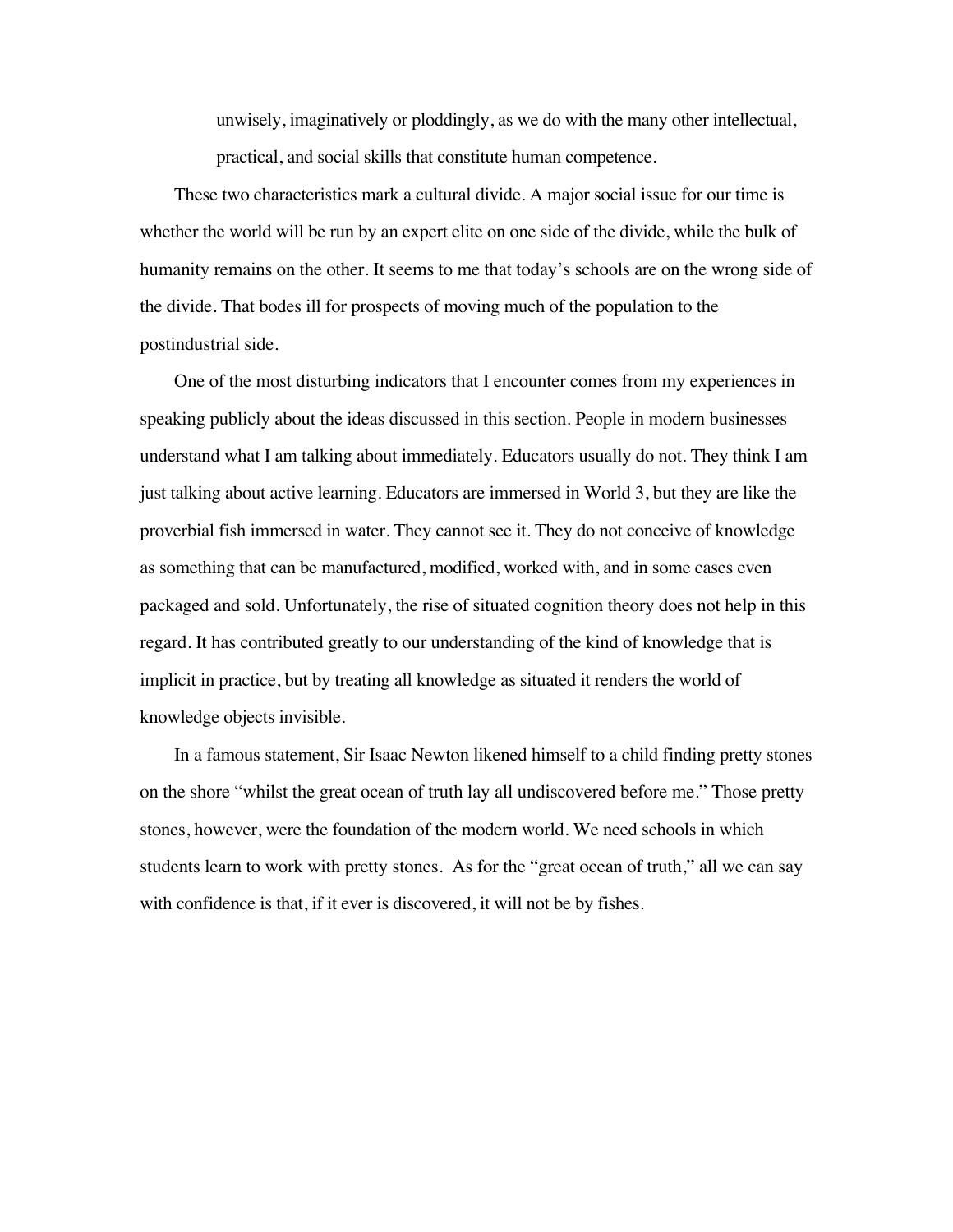### **References**

- Anderson, J. R. (1983). The architecture of cognition. Cambridge, MA: Harvard University Press.
- Anderson, J. R. (1985). Cognitive psychology and its implications (2nd ed.). San Francisco, CA: W. H. Freeman.
- Beer, R. D. (1991). Intelligence as adaptive behavior. Cambridge, MA: MIT Press.
- Bereiter, C. (1995). A dispositional view of transfer. In A. McKeough, J. L. Lupart, & A. Marini (Eds.), Teaching for transfer: Fostering generalization in learning. Hillsdale, NJ: Erlbaum.
- Bereiter, C., & Scardamalia, M. (1989). Intentional learning as a goal of instruction. In L. B. Resnick (Eds.), Knowing, learning, and instruction: Essays in honor of Robert Glaser (pp. 361-392). Hillsdale, NJ: Lawrence Erlbaum Associates.
- Bereiter, C., & Scardamalia, M. (1993). Surpassing ourselves: An inquiry into the nature and implications of expertise. La Salle, IL: Open Court.
- Bereiter, C., & Scardamalia, M. (in press). Rethinking learning. In D. Olson &. N. Torrance (Eds.), Handbook of education and human development: New models of learning, teaching and schooling Cambridge, MA: Basil Blackwell.
- Bereiter, C., Scardamalia, M., Cassells, C., & Hewitt, J. (in press). Postmodernism, knowledge-building, and elementary science. Elementary School Journal.
- Brown, J. S., Collins, A., & Duguid, P. (1989). Debating the situation: A rejoinder to Palincsar and Wineburg. Educational Researcher, 18, 10-12, 62.
- Charness, N. (1991). Expertise in chess: The balance between knowledge and search. In K. A. Ericsson & J. Smith (Eds.), Toward a general theory of expertise: Prospects and limits (pp. 39-63). Cambridge: Cambridge University Press.
- Cobb, P. (1994). Where is the mind? Constructivist and sociocultural perspectives on mathematical development. Educational Researcher, 23(7), xx.

Donaldson, M. (1978). Children's minds. London: Croom Helm.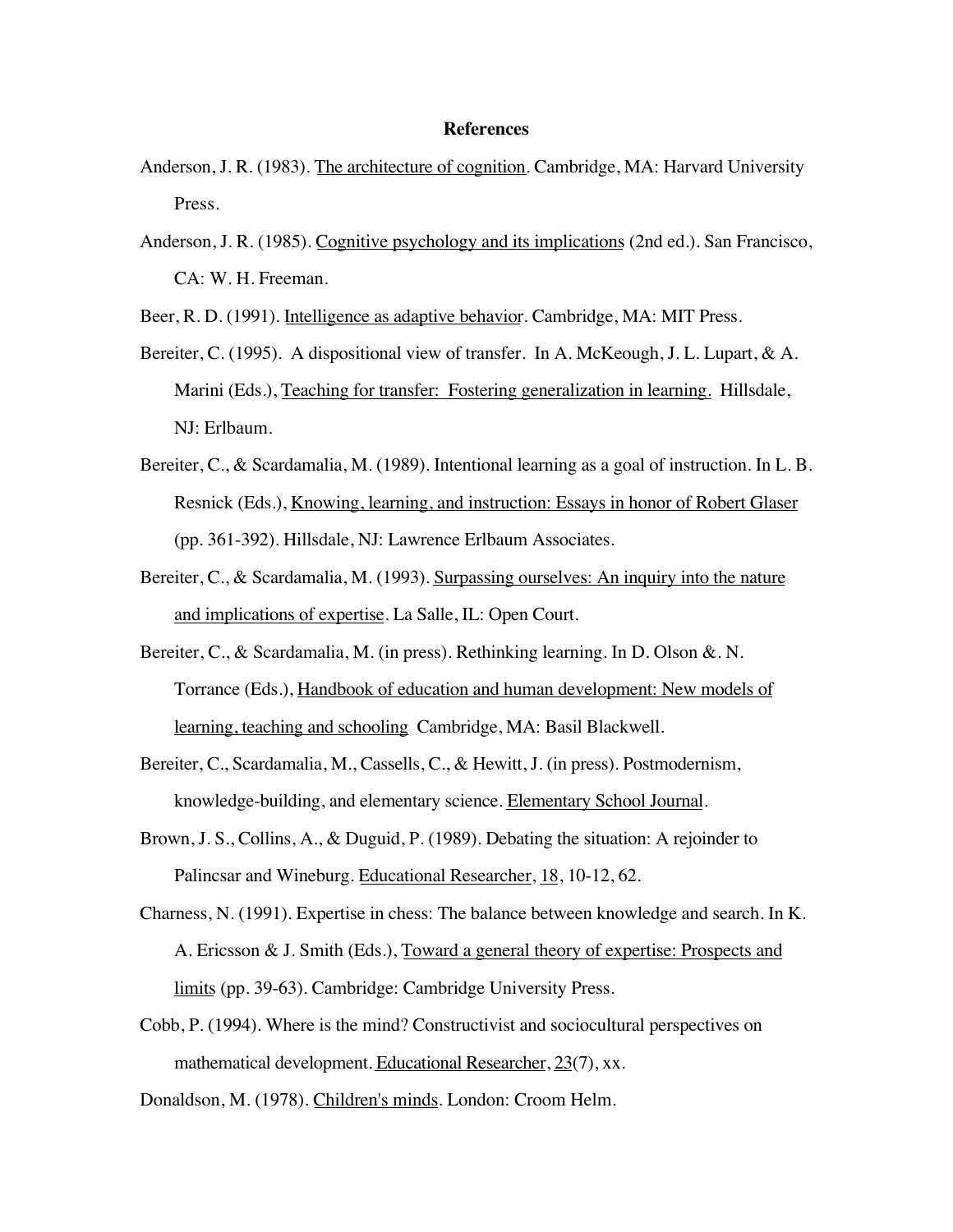- Doyle, W. (1983). Academic work. Review of Educational Research, 53, 159-199.
- Dreyfus, H. L., & Dreyfus, S. E. (1986). Mind over machine. New York: Free Press.
- Dreyfus, H. L. (1988). The Socratic and Platonic basis of cognitivism. AI and Society, 2, 99-112.
- Drucker, P. F. (1994, November). The age of social transformation. Atlantic Monthly, p. 53-80.
- Gardner, H. (1985). The mind's new science: A history of the cognitive revolution. New York: Basic Books.
- Greeno, J. G. (1994). Understanding concepts in activity. In C. Weaver, C. R. Fletcher, & S. Mannes (Eds.), Discourse comprehension: Essays in honor of Walter Kintsch xx:
- Greeno, J. G., Smith, D. R., & Moore, J. L. (1993). Transfer of situated learning. In D. K. Detterman & R. J. Sternberg (Eds.), Transfer on trial: Intelligence, cognition, and instruction (pp. 99-167). Norwood, NJ: Ablex.
- Harris, K. R., Graham, S. (Eds.) (1994). Special Issue on Implications of Constructivism for Students with Disabilities and Students at Risk: Issues and Directions. Journal of Special Education, 28(3), 233-378.
- Hirsch, E. D., Jr. (1987). Cultural literacy: What every American needs to know. Boston, MA: Houghton Mifflin.
- Inhelder, B., & Piaget, J. (1958). The growth of logical thinking from childhood to adolescence. New York: Basic Books.
- Karmiloff-Smith, A. (1992). Beyond modularity: A developmental perspective on cognitive science. Cambridge, MA: MIT Press.
- Kitto, H. D. F. (1954). The Greeks. Baltimore, MD: Penguin Books.
- Luria, A. R. (1976). Cognitive development: Its cultural and social foundations (M. Lopez-Morillas & L.Soltaroff, Trans.). Cambridge, MA: Harvard University Press.
- Margolis, H. (1987). Patterns, thinking, and cognition. Chicago: University of Chicago Press.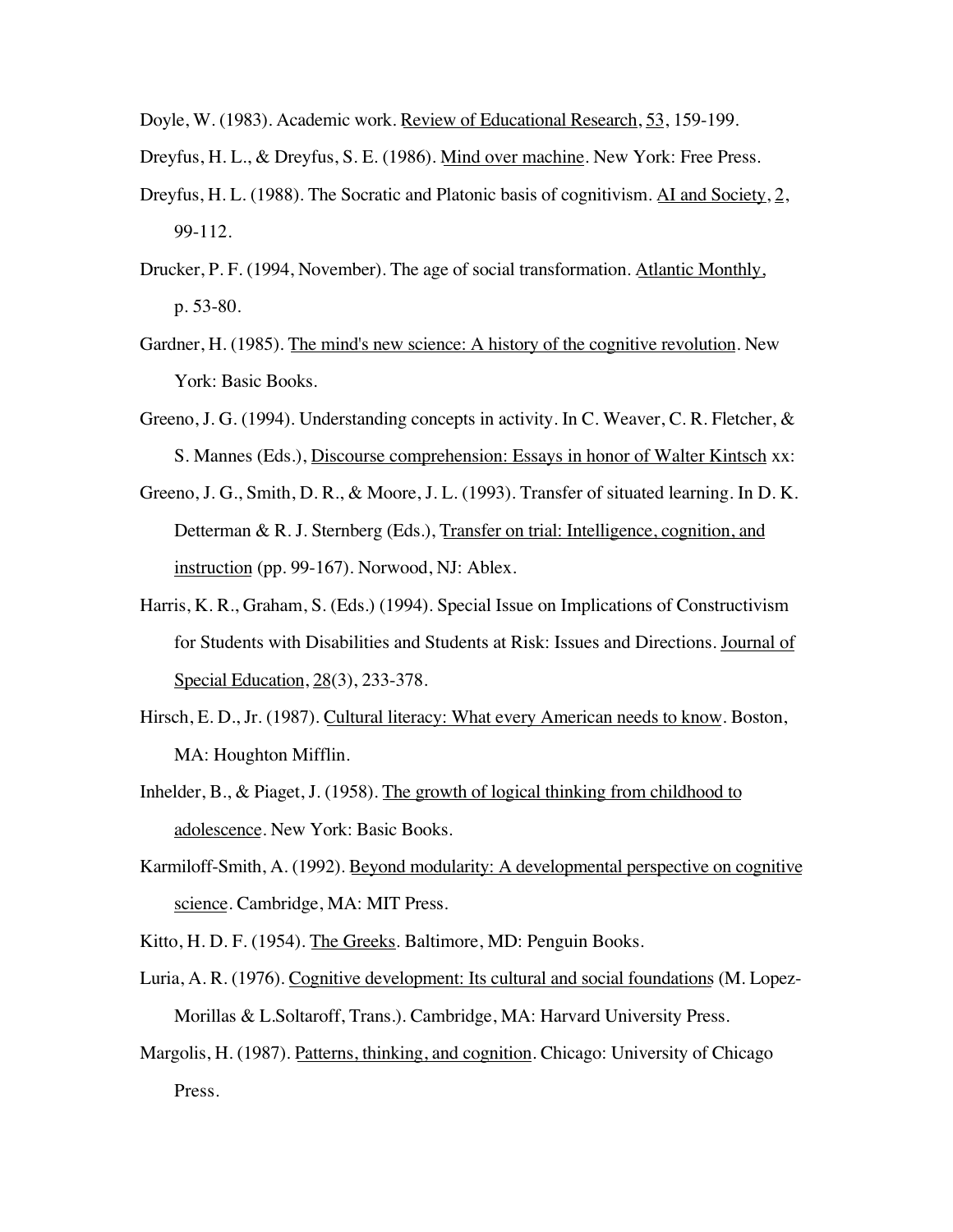Montessori, M. (1967). The absorbent mind. New York: Holt, Rinehart, & Winston.

- Newell, A., & Simon, H. A. (1972). Human problem solving. Englewood Cliffs, NJ: Prentice-Hall.
- Ng, E., & Bereiter, C. (1991). Three levels of goal orientation in learning. The Journal of the Learning Sciences, 1(3 & 4), 243-271.
- Popper, K. R. (1972). Objective knowledge: An evolutionary approach. Oxford: Clarendon Press.
- Popper, K. R., & Eccles, J. C. (1977). The self and its brain. Berlin: Springer-Verlag.
- Resnick, L. B., & Neches, R. (1984). Factors affecting individual differences in learning ability. In R. J. Sternberg (Ed.), Advances in the psychology of human intelligence (pp. 275-323). Hillsdale, NJ: Lawrence Erlbaum Associates.
- Rumelhart, D. E. (1989). The architecture of mind: A connectionist approach. In M. I. Posner (Eds.), Foundations of cognitive science (pp. 133-159). Cambridge, MA: MIT Press.
- Scardamalia, M., & Bereiter, C. (1992). Text-based and knowledge-based questioning by children. Cognition and Instruction, 9(3), 177-199.
- Scardamalia, M., Bereiter, C., & Lamon, M. (1994). CSILE: Trying to bring students into world 3. In K. McGilley (Ed.), Classroom lessons: Integrating cognitive theory and classroom practice. (pp. 201-228). Cambridge, MA: MIT Press.
- Scardamalia, M., Bereiter, C., Hewitt, J., & Webb, J. (in press). Constructive learning from texts in biology. In K. M. Fischer &. M. Kirby (Eds.), Relations and biology learning: The acquisition and use of knowledge structures in biology. Berlin: Springer-Verlag.
- Schank, R. C., Collins, G. C., & Hunter, L. E. (1986). Transcending inductive category formation in learning. Behavioral and Brain Sciences, 9, 639-686.
- Scribner, S. (1979). Modes of thinking and ways of speaking: Culture and logic reconsidered. In R. O. Freedle (Ed.), New directions in discourse processing (pp. 223- 243). Norwood, NJ: Ablex Publishing Corporation.